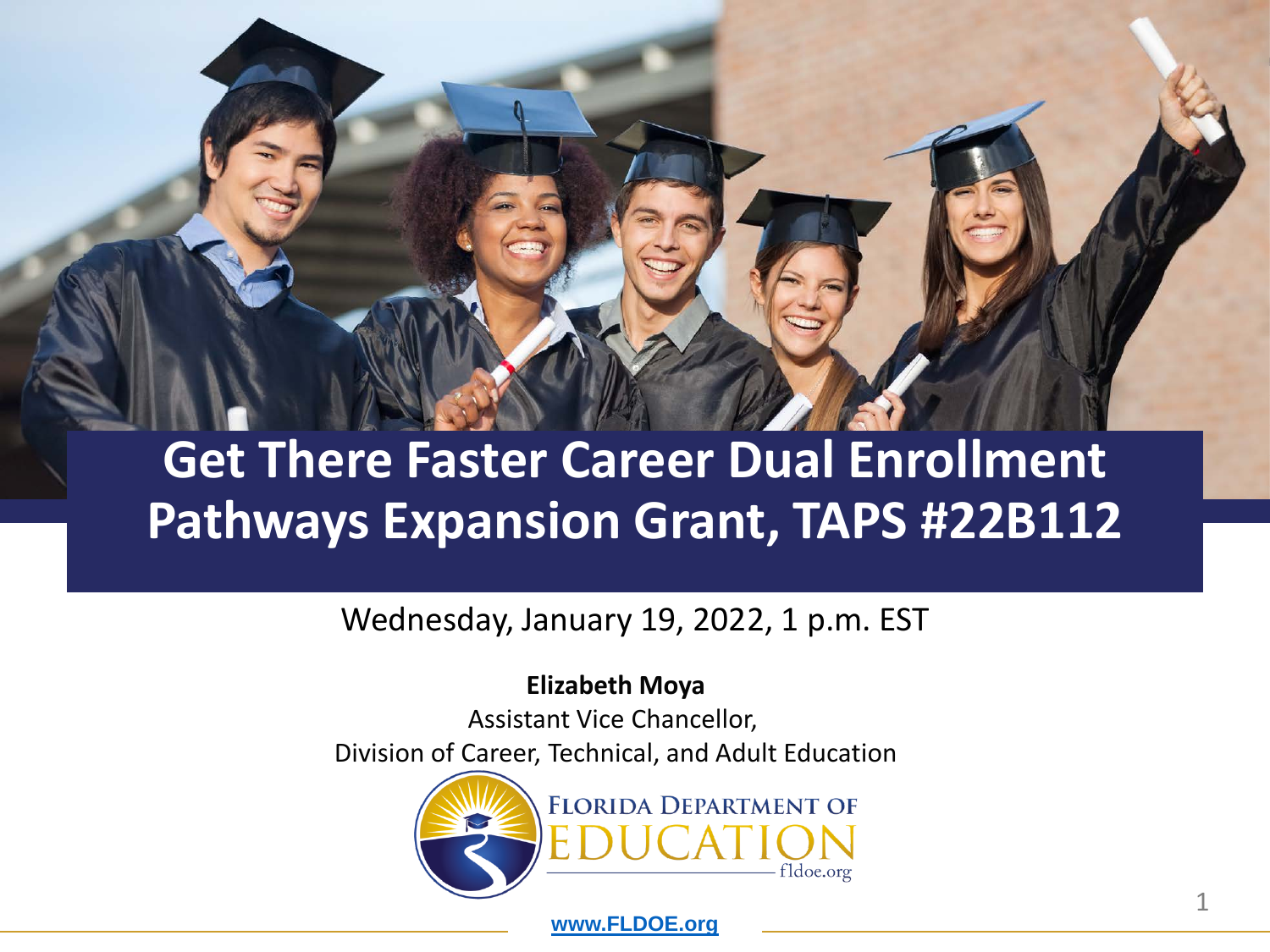

### **Webinar Logistics**

Participants will be on mute for the duration of the webinar.

How to submit questions:

To submit questions during the webinar, please utilize the Questions function. During the Q&A portion of the webinar, questions will be addressed.

If you are having audio issues, please check the Audio box for information on computer audio or phone call connection.

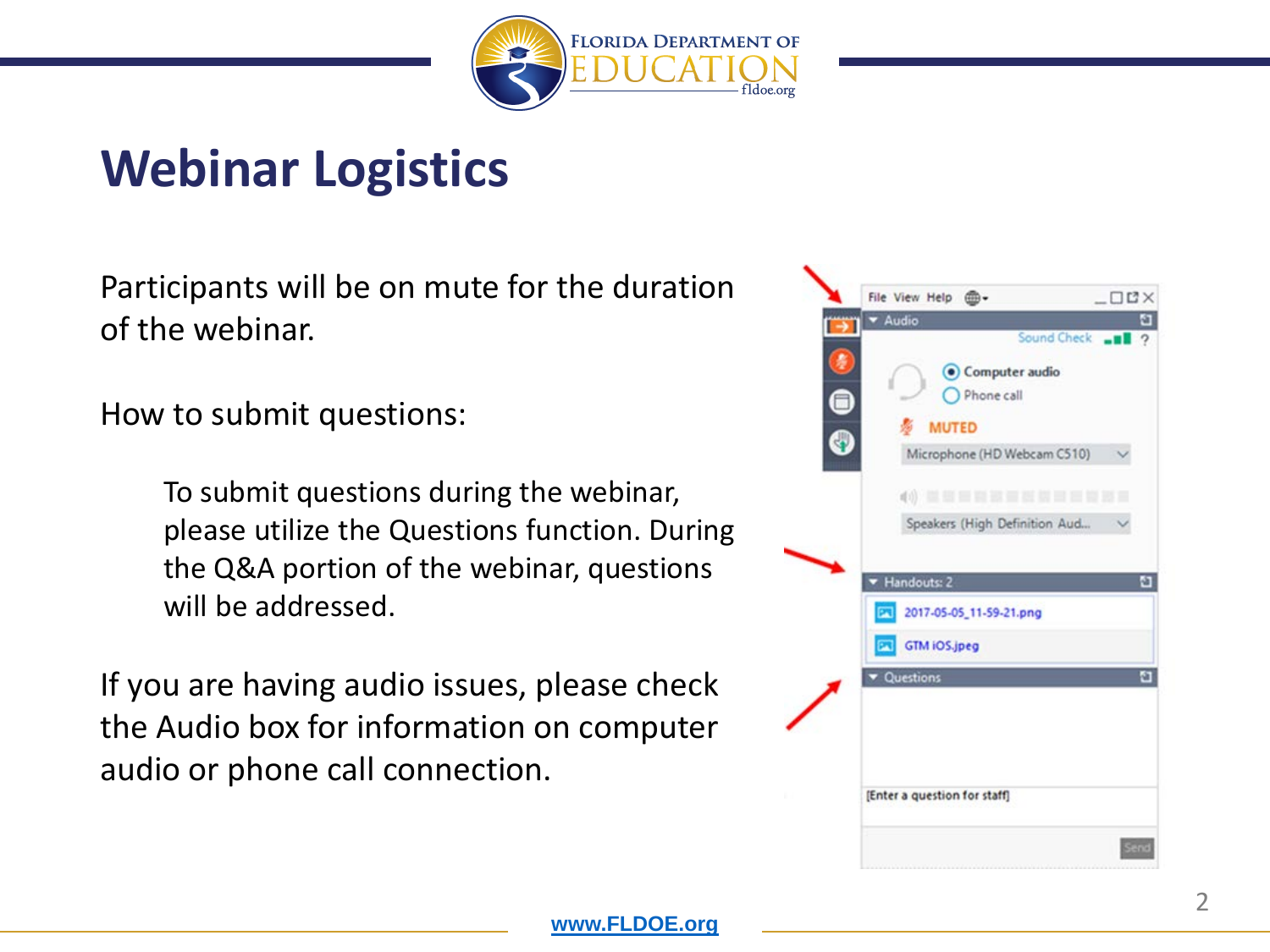

### **Agenda**

- Career Dual Enrollment Program Requirements
- Grant Application Requirements Overview
- Excel Workbook with Budget Narrative 101S
- Frequently Asked Questions
- Resources
- Questions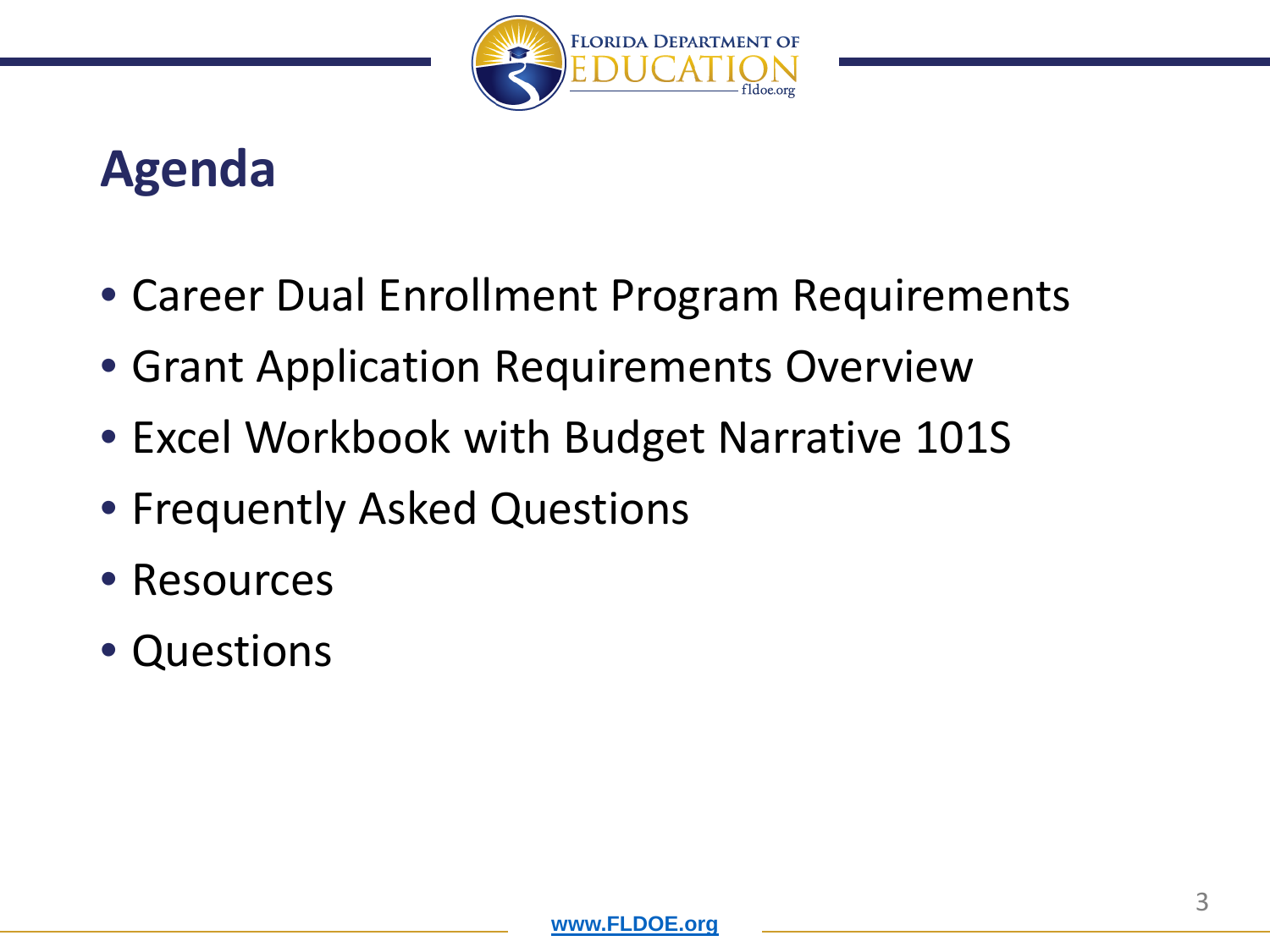

### **Get There Faster Career Dual Enrollment Pathways Expansion Grant**

- Application Due Date: **Tuesday, March 1, 2022**
- Application Website: https://www.fldoe.org/academics/career-adult[edu/funding-opportunities/careerdualenrollment.stml](https://www.fldoe.org/academics/career-adult-edu/funding-opportunities/careerdualenrollment.stml)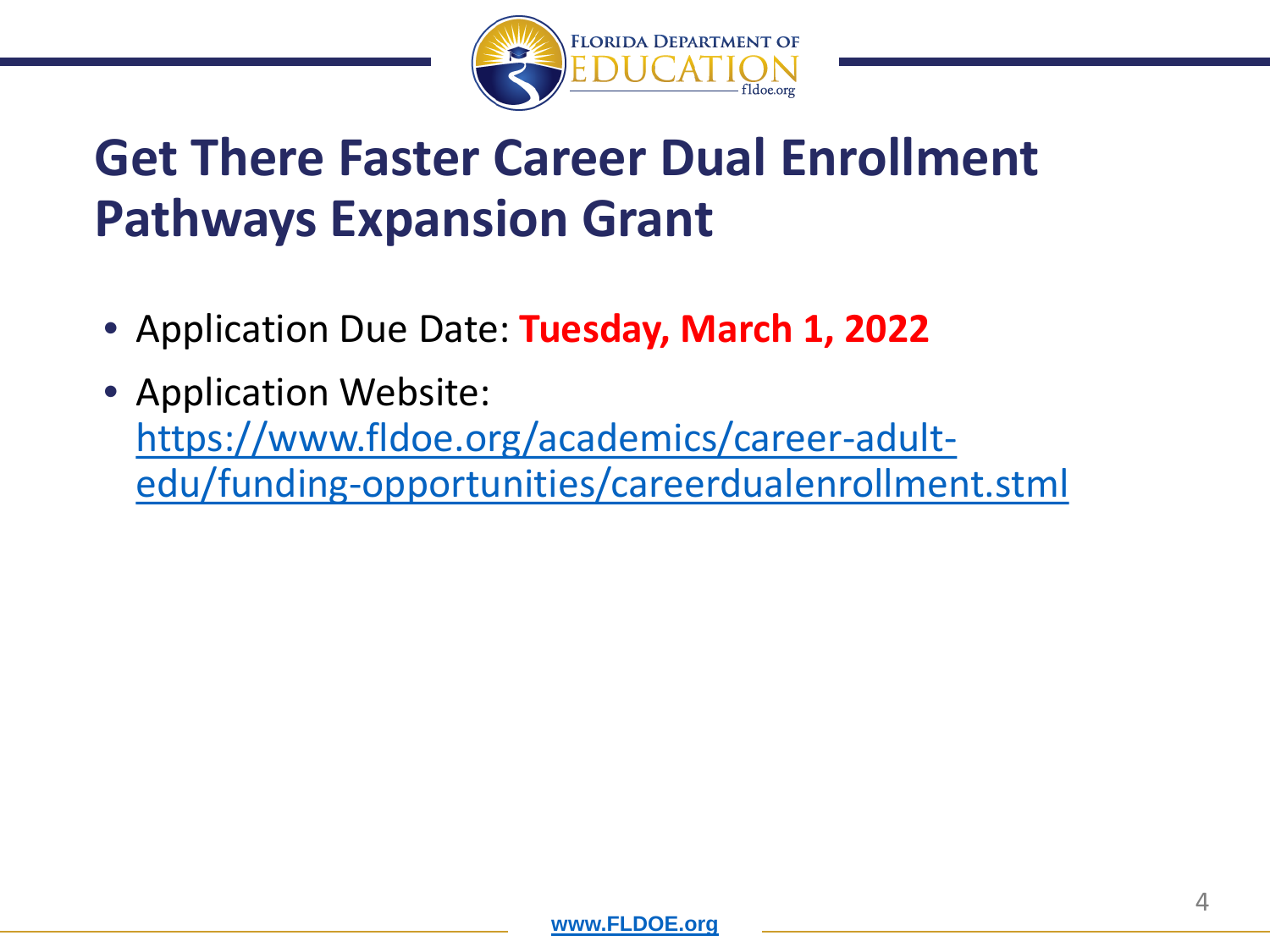

## **Career Dual Enrollment Program Requirements**

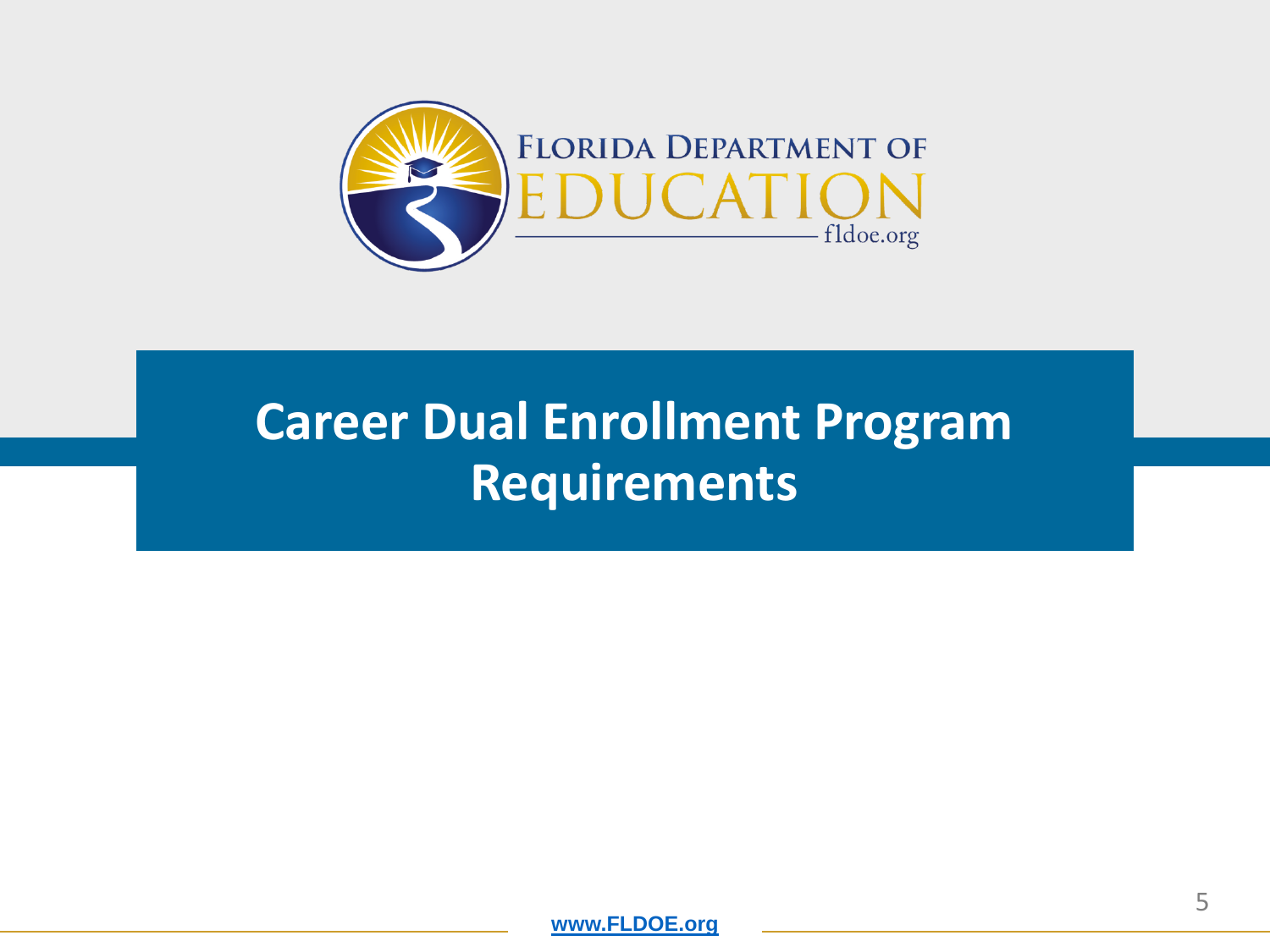

### **What is Career Dual Enrollment?**

- [Career dual enrollment is authorized by Section \(s.\)](https://www.flsenate.gov/laws/statutes/2012/1007.271) 1007.271(7), Florida Statutes (F.S.).
- It is an option for secondary students to earn industry certifications, adopted pursuant to [s. 1008.44, F.S.,](http://www.leg.state.fl.us/statutes/index.cfm?App_mode=Display_Statute&Search_String=1007.271&URL=1000-1099/1008/Sections/1008.44.html) which count as credits toward a high school diploma.
- It is available for secondary students seeking a certificate or degree and/or an industry certification through a career education program or course.
- Participation in career dual enrollment requires a student to have and maintain a 2.0 unweighted high school grade point average.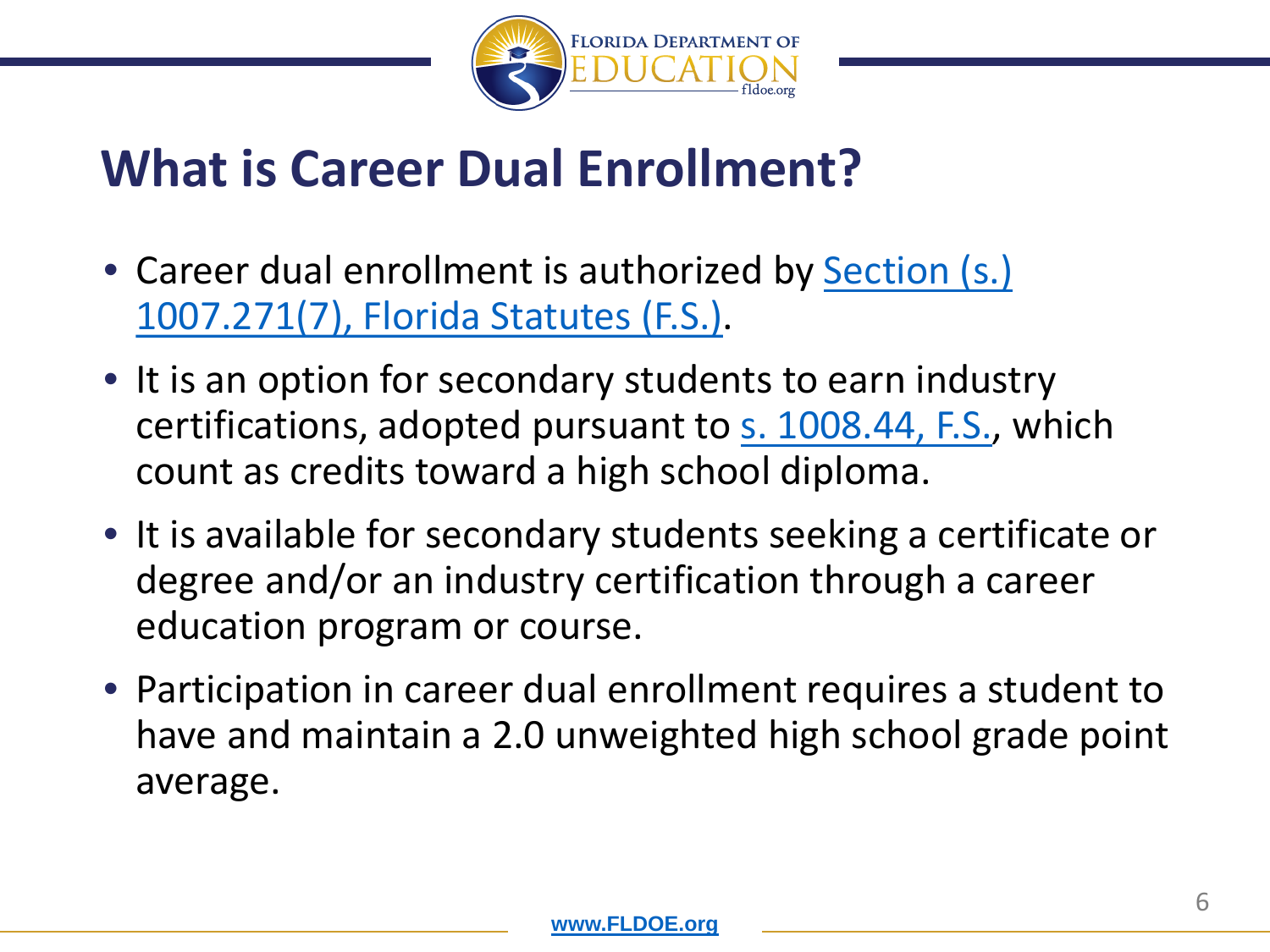

## **What is Career Early Admission?**

- Career early admission is a form of career dual enrollment authorized by s. [1007.271\(11\), F.S.](https://www.flsenate.gov/laws/statutes/2012/1007.271)
- Eligible secondary students enroll full-time in a career center or a Florida College System (FCS) institution in postsecondary programs leading to industry certifications, as listed in the CAPE Postsecondary Industry Certification Funding List pursuant to s. [1008.44](http://www.leg.state.fl.us/statutes/index.cfm?App_mode=Display_Statute&Search_String=1007.271&URL=1000-1099/1008/Sections/1008.44.html), which are creditable toward the high school diploma and the certificate or associate degree.
- Participation in the career early admission program is limited to students who have completed a minimum of 4 semesters of fulltime secondary enrollment, including studies undertaken in the ninth grade.
- Students enrolled pursuant to this section are exempt from the payment of registration, tuition, and laboratory fees.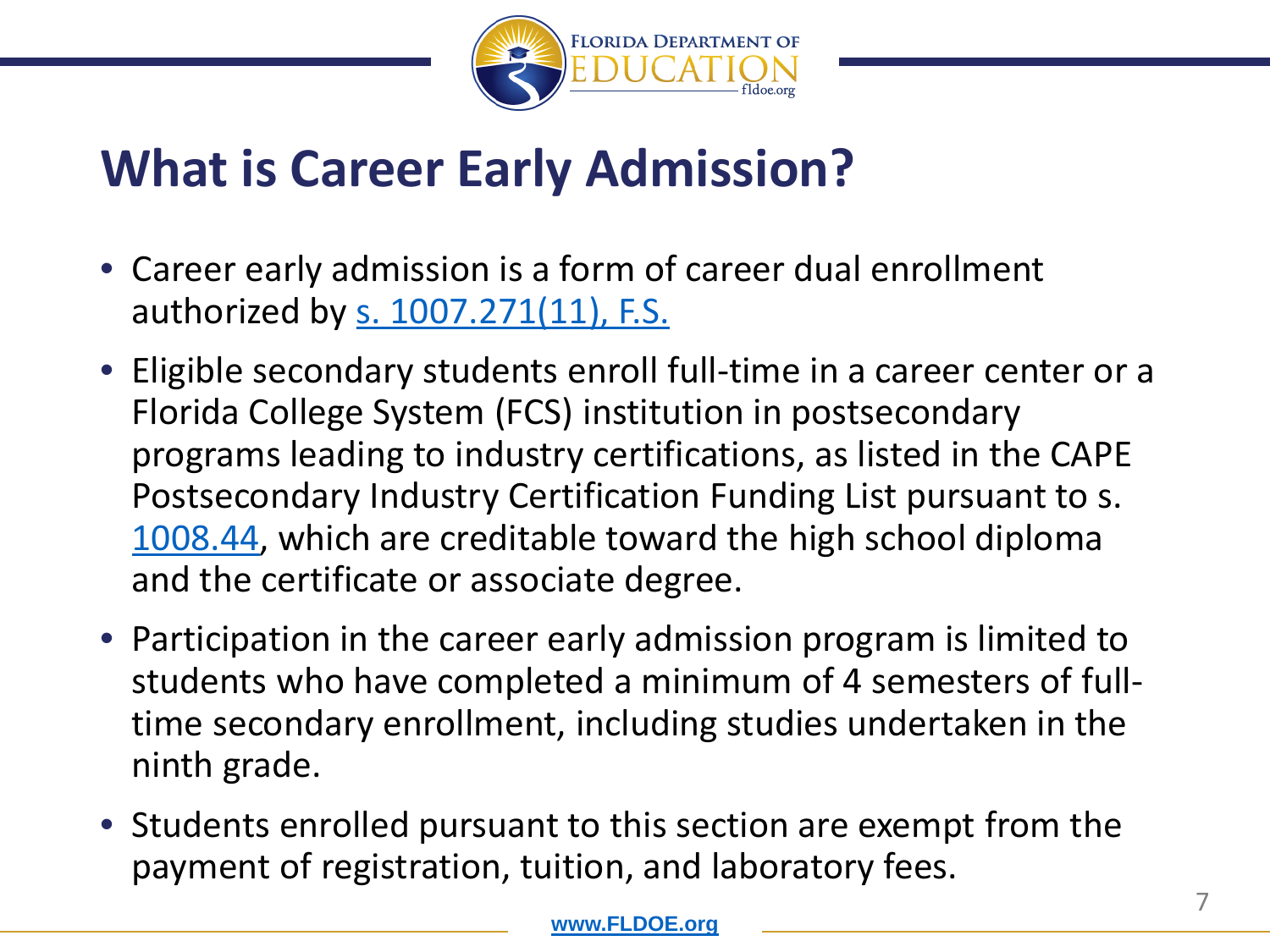

## **Section 1008.44, CAPE Industry Certification Funding List**

- The 2021-22 CAPE Industry Certification Funding List and CAPE Postsecondary Industry Certification Funding List comprise the 2021-22 Master Credentials List.
- Details for each of these lists are available here: [https://careersourceflorida.com/boardroom/florida-credentials](https://careersourceflorida.com/boardroom/florida-credentials-review-committee/master-credentials-list/)review-committee/master-credentials-list/

*NOTE: Digital tool certifications are not considered to be industry certifications and would not be used for the implementation of this grant program.*

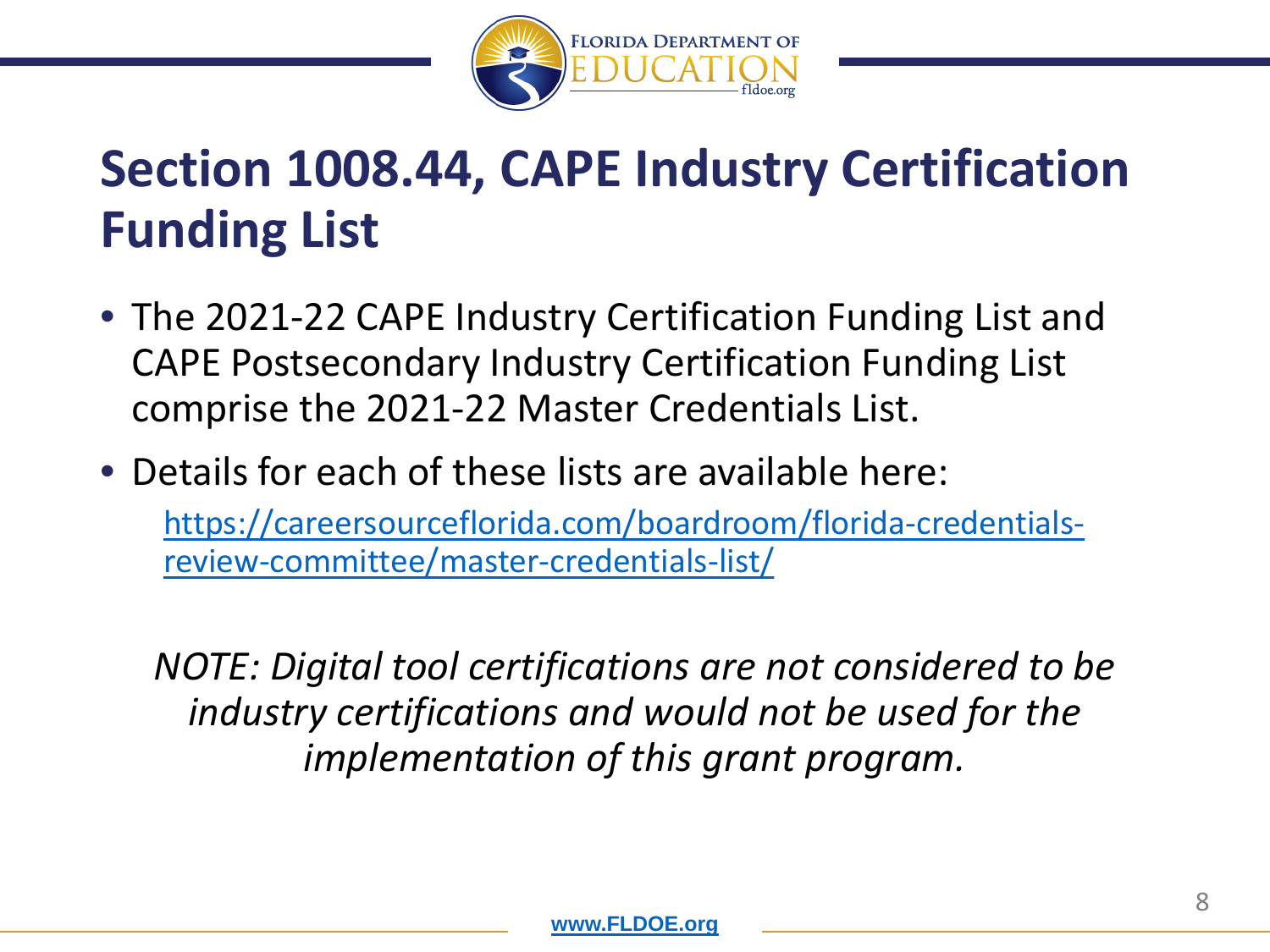

## **Grant Application Requirements Overview**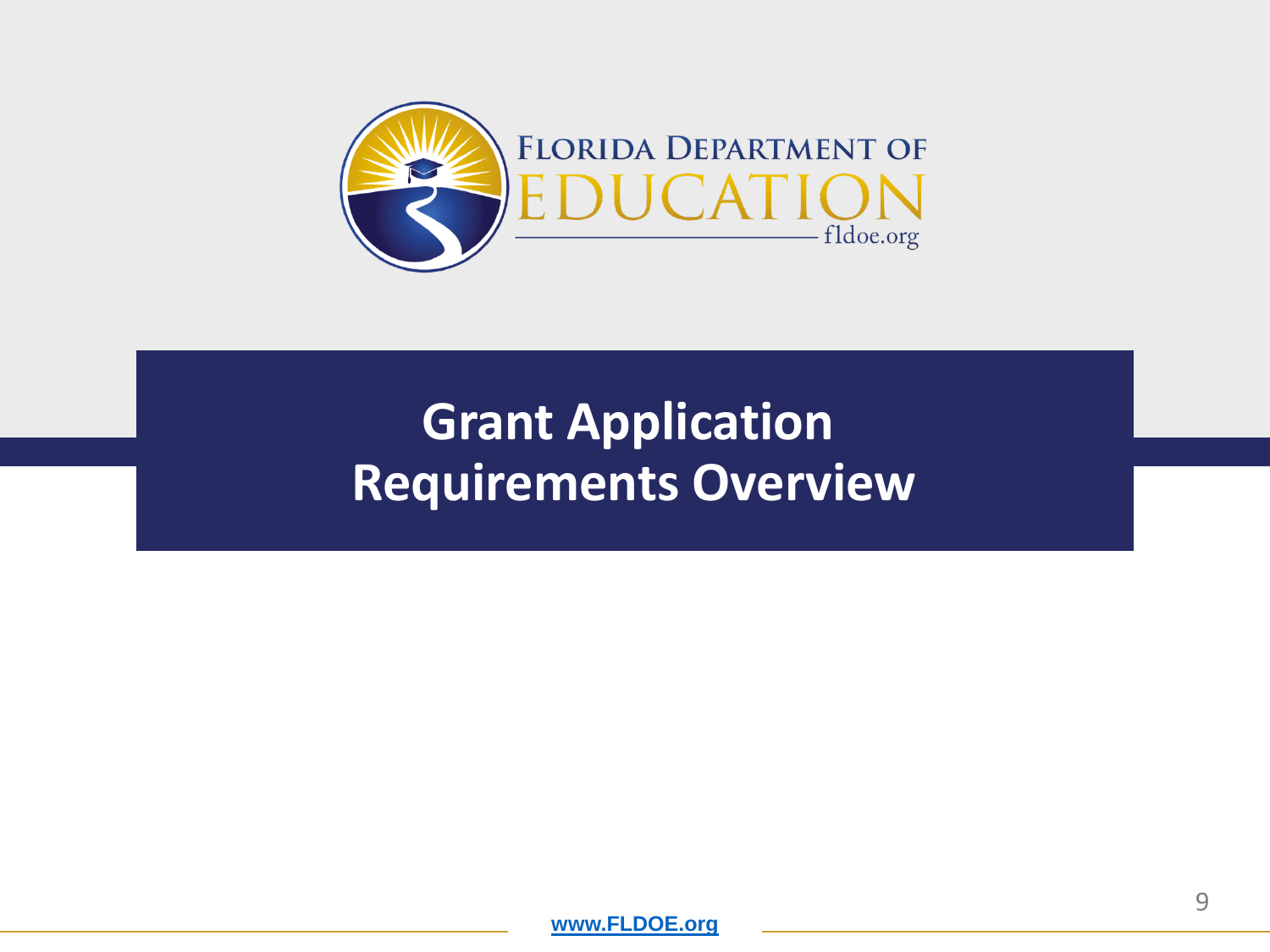

### **Requirements Overview**

- In partnership with Florida's public-school districts and FCS institutions, the Department of Education (Department) is assisting school districts in the expansion of **high-quality** dual enrollment pathways, that is, pathways that lead to **credentials of value**, including career certificates, industry certifications, Associate in Applied Science and Associate in Science degrees.
- For the purposes of this grant, expansion refers to increasing the capacity of existing career dual enrollment pathways or the establishment of new career dual enrollment pathways leading to a credential of value.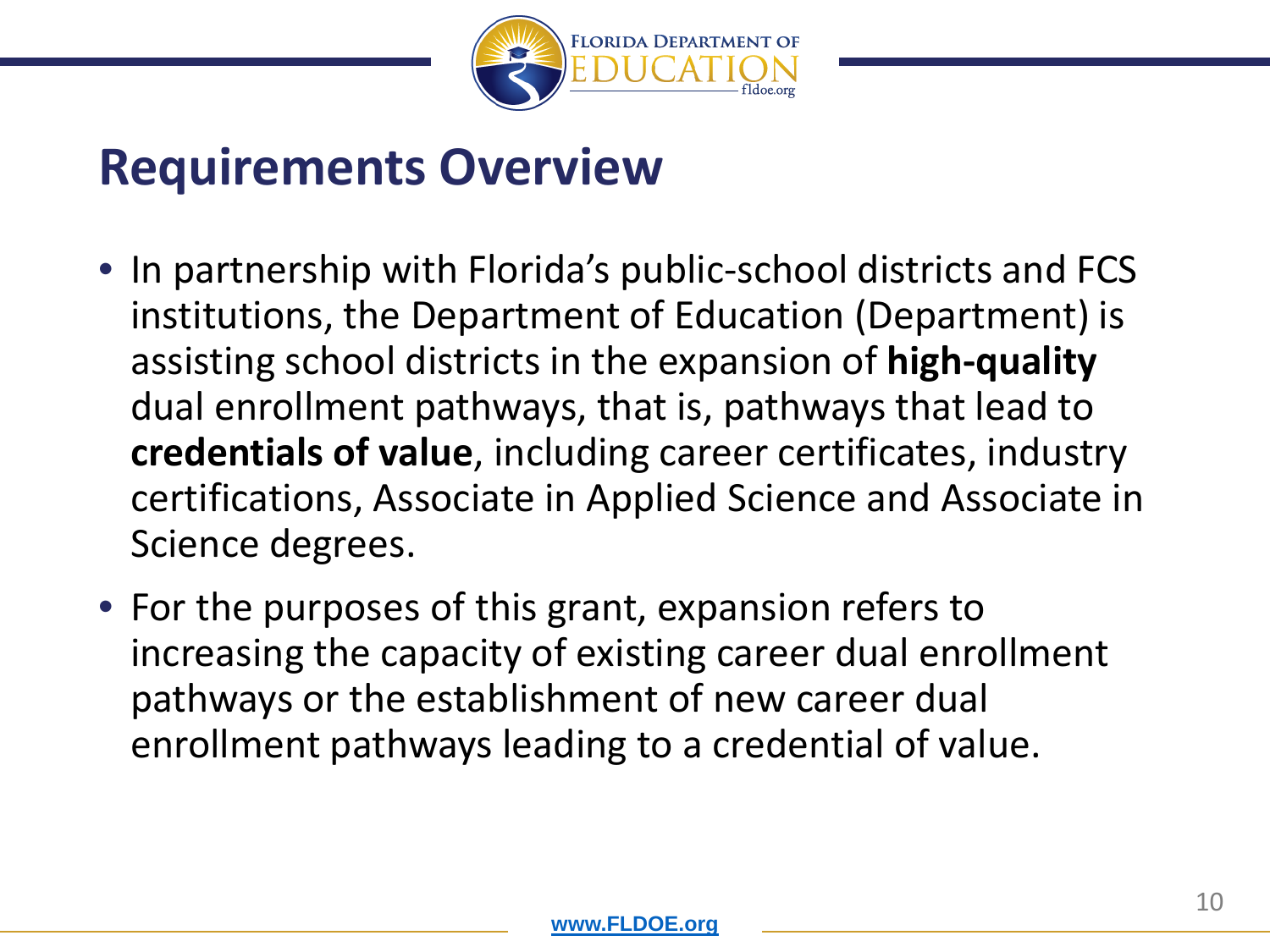

### **Requirements Overview**

- Funds directed to school districts will be in support of the expansion of career dual enrollment and must include:
	- **collaboration with one or more partner postsecondary institutions:**
		- **District postsecondary technical colleges,**
		- **FCS institutions, or**
		- **State University System institutions.**
- Emphasis should be placed on serving underserved and economically disadvantaged students and communities. While there is a preference for creating career dual enrollment options in information technology (IT) related disciplines, it is not limited to IT. Focus may also be on critical industry sectors like manufacturing or healthcare.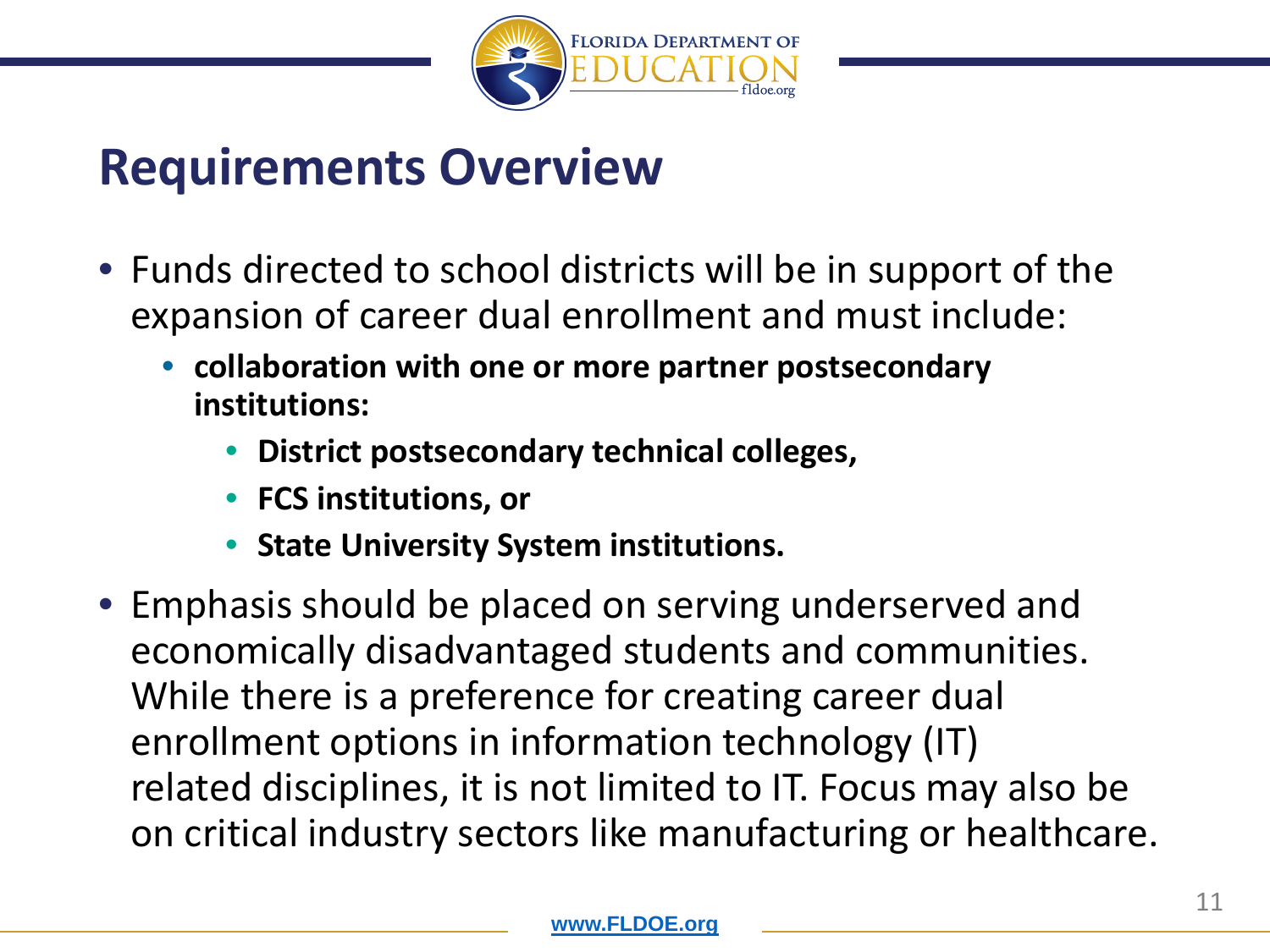

## **Background**

- **Total Funding Amount**: \$26,500,000
- **Type of Award**: Discretionary, Non-competitive
- **Budget / Program Performance Period**: January 1, 2022, through September 30, 2023
- **Target Population(s)**: Secondary students enrolling in career dual enrollment programs
- **Eligible Applicant(s)**: Florida Public School Districts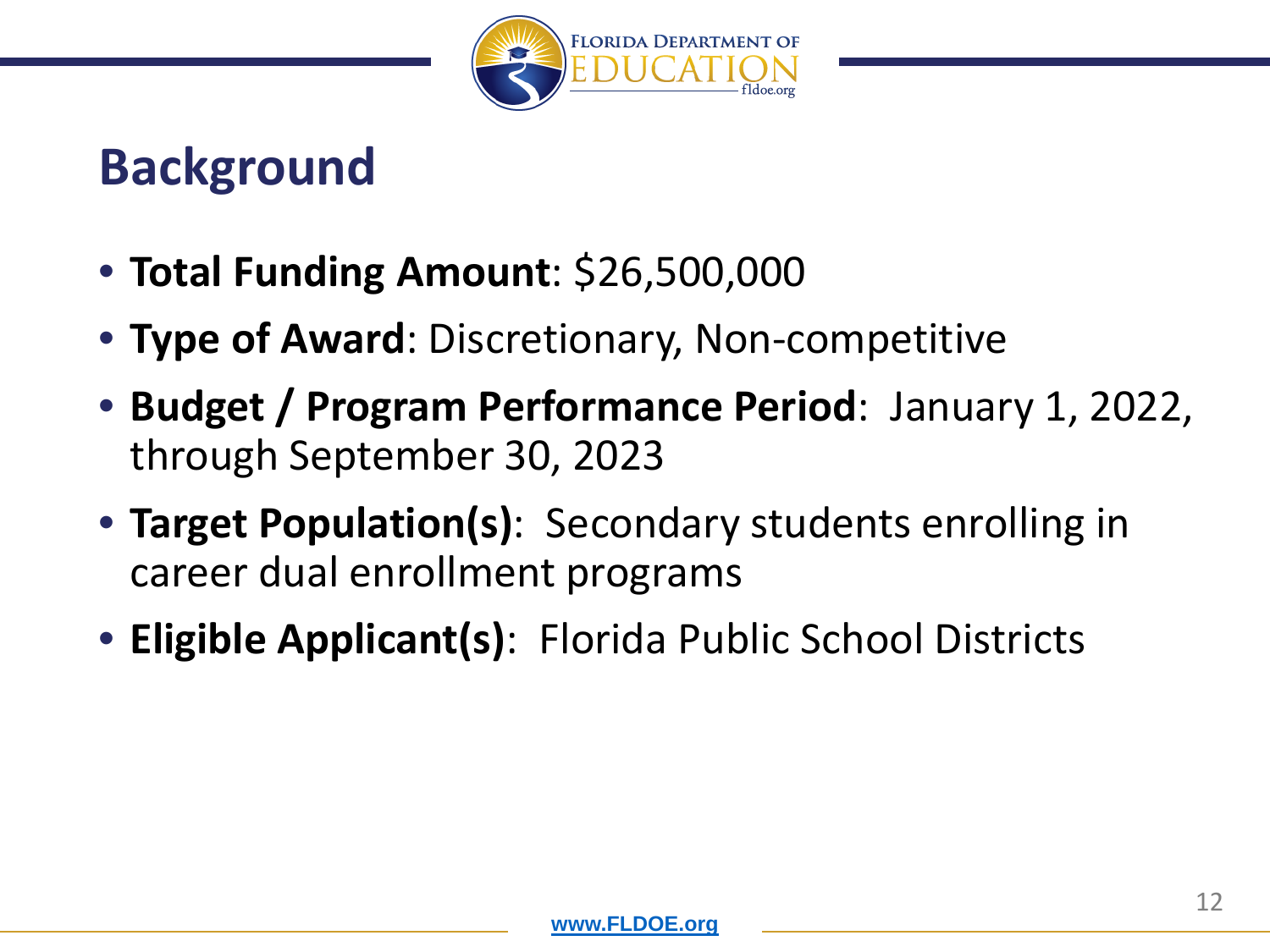

## **Program Application due by March 1, 2022**

### **Part 1 COMPLETED**

- Submission of completed DOE100A, Project Application Form
- Signed Assurances document
- All award letters issued on or before December 27, 2021.

#### **Part 2**

• Excel Workbook with Budget Narrative 101S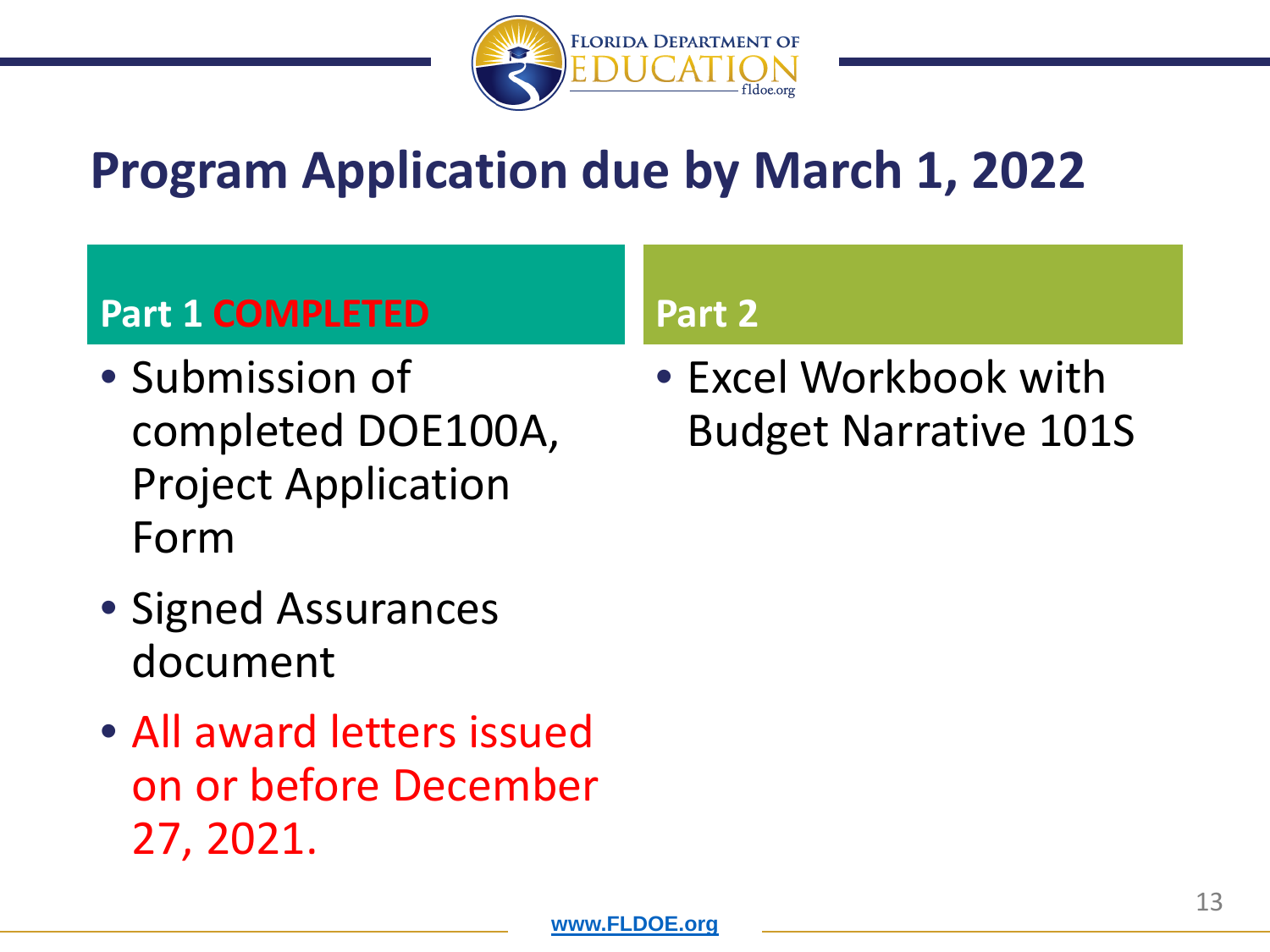

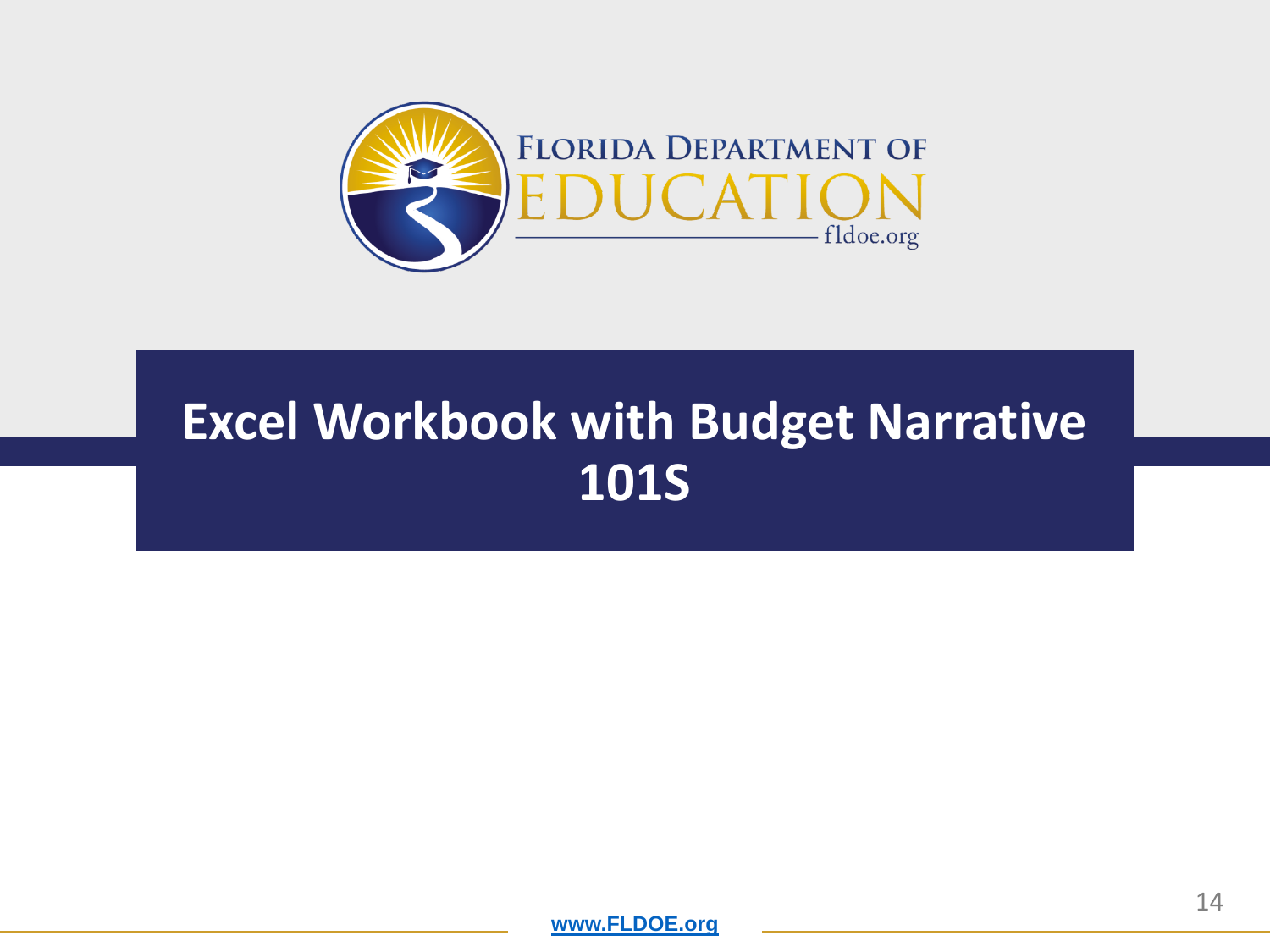

- Use the appropriate Get There Faster Career Dual Enrollment Expansion Grant Workbook to complete application.
- Review Instructions tab in the Excel Workbook.
- Complete Title Program Contact Tab
- Complete Tab A Narrative
- Complete Tab B Enrollment
- Complete Tab C DOE 101S Budget Narrative Form
- Complete Tab D GEPA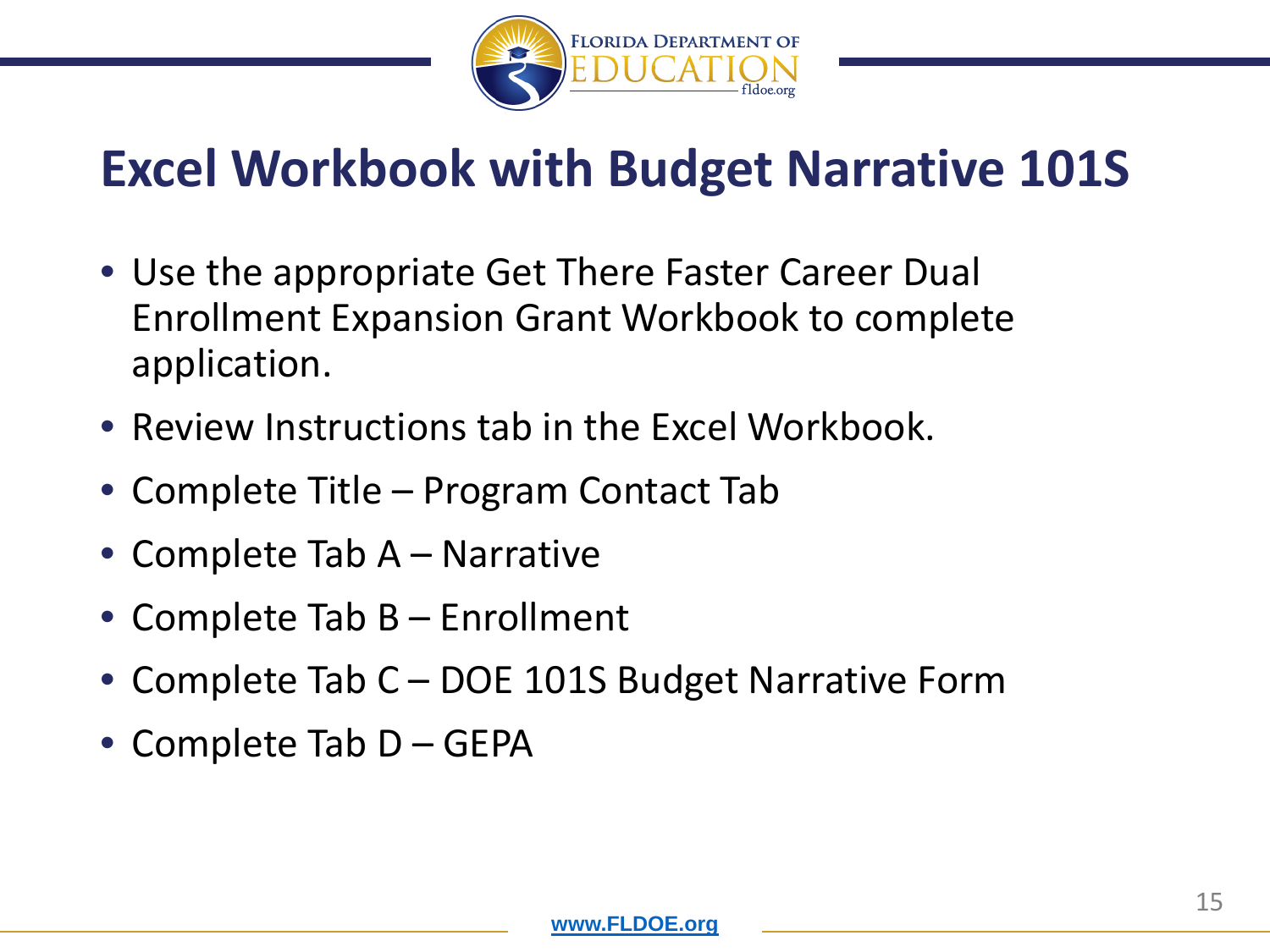

Ensure your Budget Narrative DOE 101S Form includes:

- Postsecondary Career Program Titles
- 10 Digit [CIP Codes](https://www.fldoe.org/academics/career-adult-edu/career-tech-edu/program-resources.stml)
- Industry [Certification Codes on the 21-22 Master](https://careersourceflorida.com/boardroom/florida-credentials-review-committee/master-credentials-list/) Credentials List
- Detailed narrative descriptions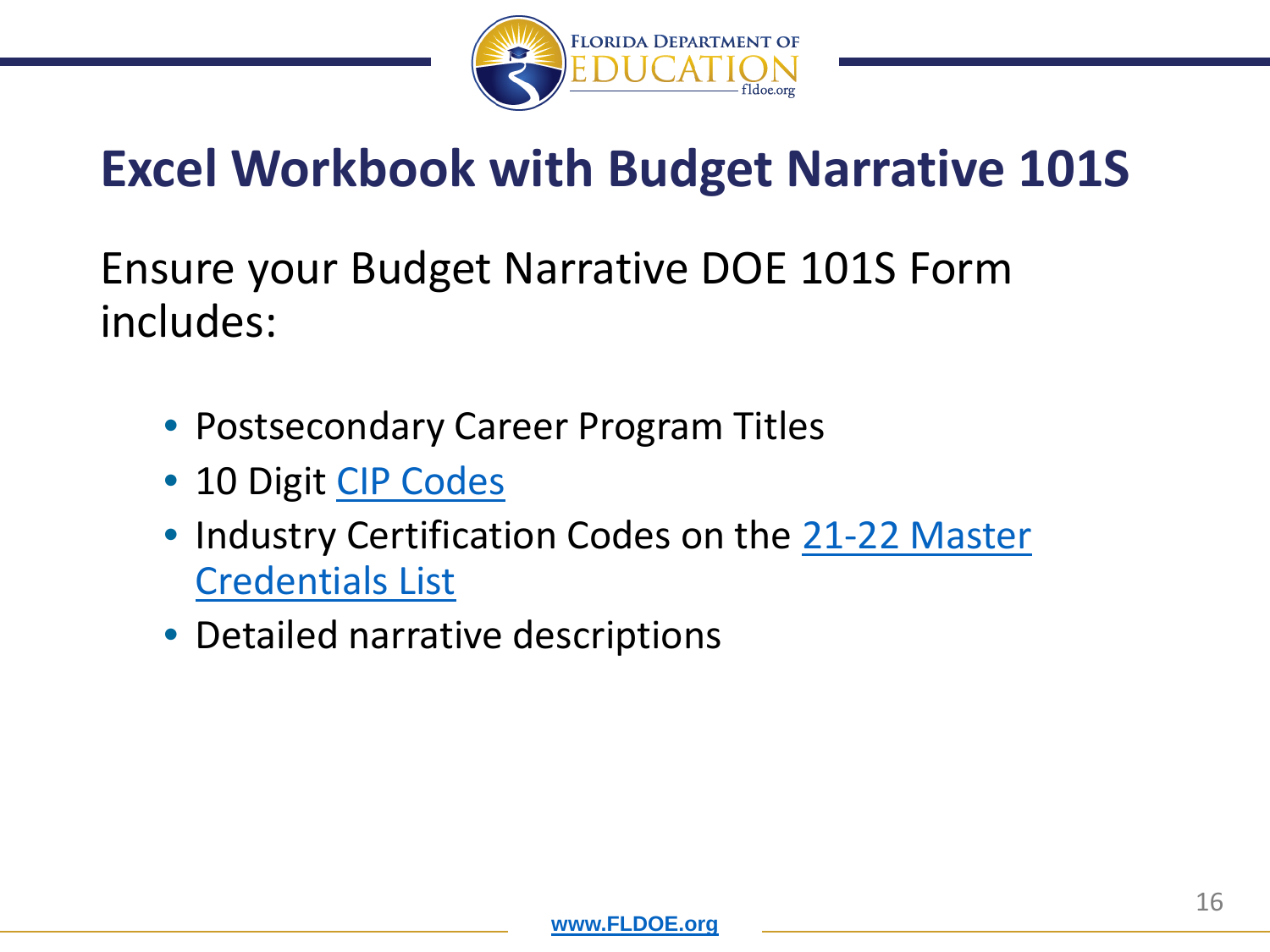

Commonly Identified Mistakes to Avoid:

- Entering all salary benefits in one line item
- Mathematical Errors
- Indirect cost rate
- Total budget calculation
- Using cents \$56.17 (must be whole dollar amounts \$56.00)

*These types of mistakes delay the grant application approval process.*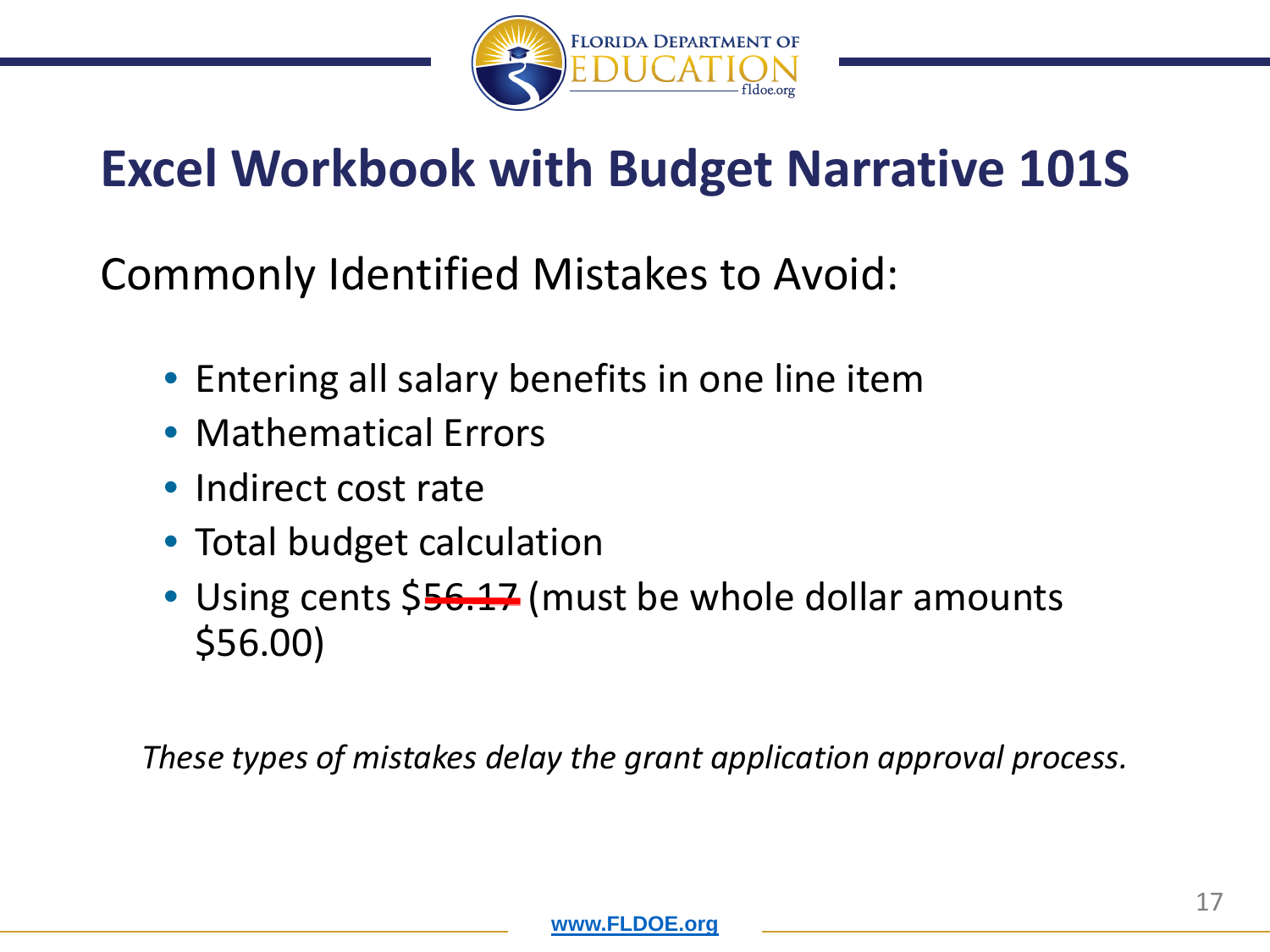

### **Tab A, Narrative: Question 1**

#### **NARRATIVE**

1) Describe how your school district will collaborate with one or more postsecondary institutions to expand the capacity of existing career dual enrollment pathways or develop new career dual enrollment pathways.

#### (Character Limit = 4.000 characters)

Provide a description of how you collaborated with one or more postsecondary institutions. The narrative must include how you worked with charter schools to ensure that charter school students have access to new and expanding programs. It should also include how you will expand the capacity of existing career dual enrollment programs or develop new career dual enrollment programs. List the institutions that you are collaborating with. List the existing dual enrollment pathways or new career dual enrollment pathways.

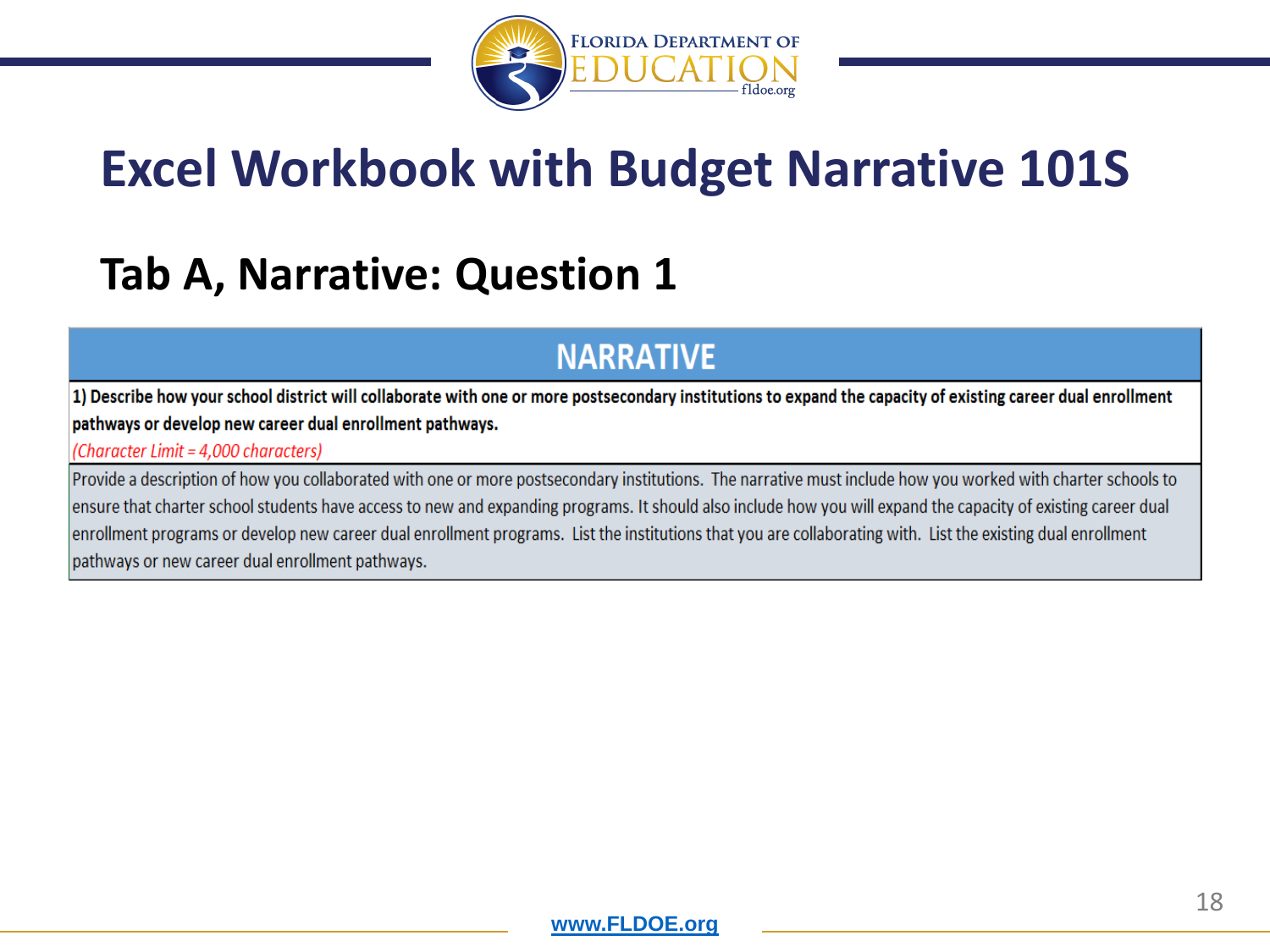

### **Tab A, Narrative: Question 2**

#### **NARRATIVE**

2) Describe how the school district will coordinate with one or more postsecondary institutions to deliver high quality career dual enrollment pathways, track student engagement and achievement, and support the retention and completion of credentials of value, including short-term credentials.

(Character Limit = 4,000 characters)

List partnering postsecondary institutions. List high quality dual enrollment pathways. Detail how you track student engagement and achievement. Describe how you will support the retention and completion of credentials of value.

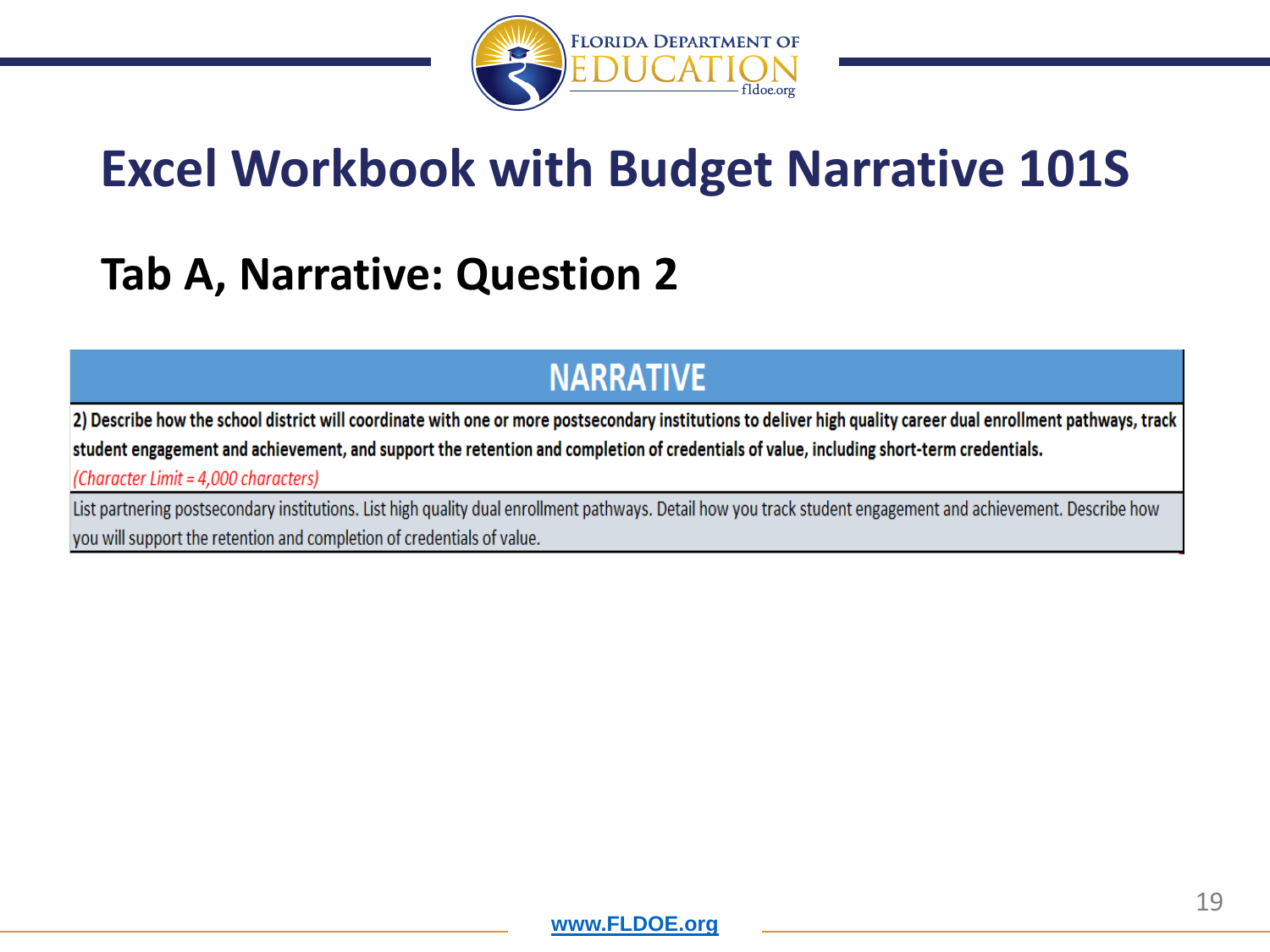

### **Tab A, Narrative: Question 3**

#### **NARRATIVE**

3) Provide a summary of how partnerships with postsecondary institutions and employers will be leveraged to expand career dual enrollment, incluidng high quality work-based learning opportunities.

(Character Limit = 4,000 characters)

Summarize your partnerships, listing postsecondary institutions and employers you will leverage.

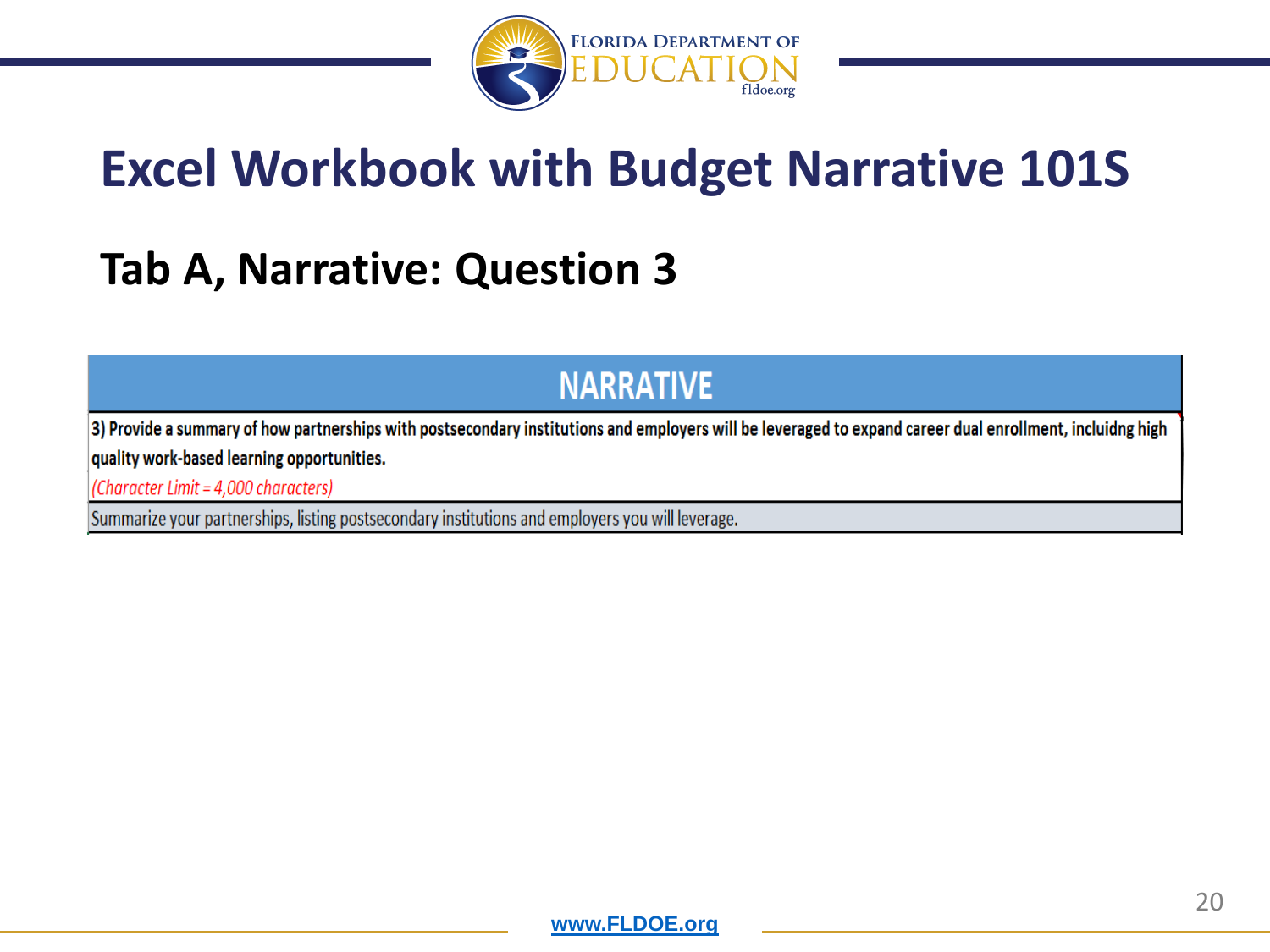

### **Tab A, Narrative: Question 4**

#### **NARRATIVE**

4) Describe how your school district plans to advertise the program and increase awareness among eligible current and potential student populations. Response should address how the awareness campaign will focus on schools with lower than average dual enrollment particpation and postsecondary transition, including alternative high schools and juvenile justice programs.

(Character Limit = 4,000 characters)

Describe the methods and strategies your agency will implement. Examples: Outreach Events, Brochures, Speaking a Public Events, Engaging Local Workforce Boards, Engaging Postsecondary Partners, High School/Tech College Visits, Institution Open Houses, Student/Parent Information Meetings

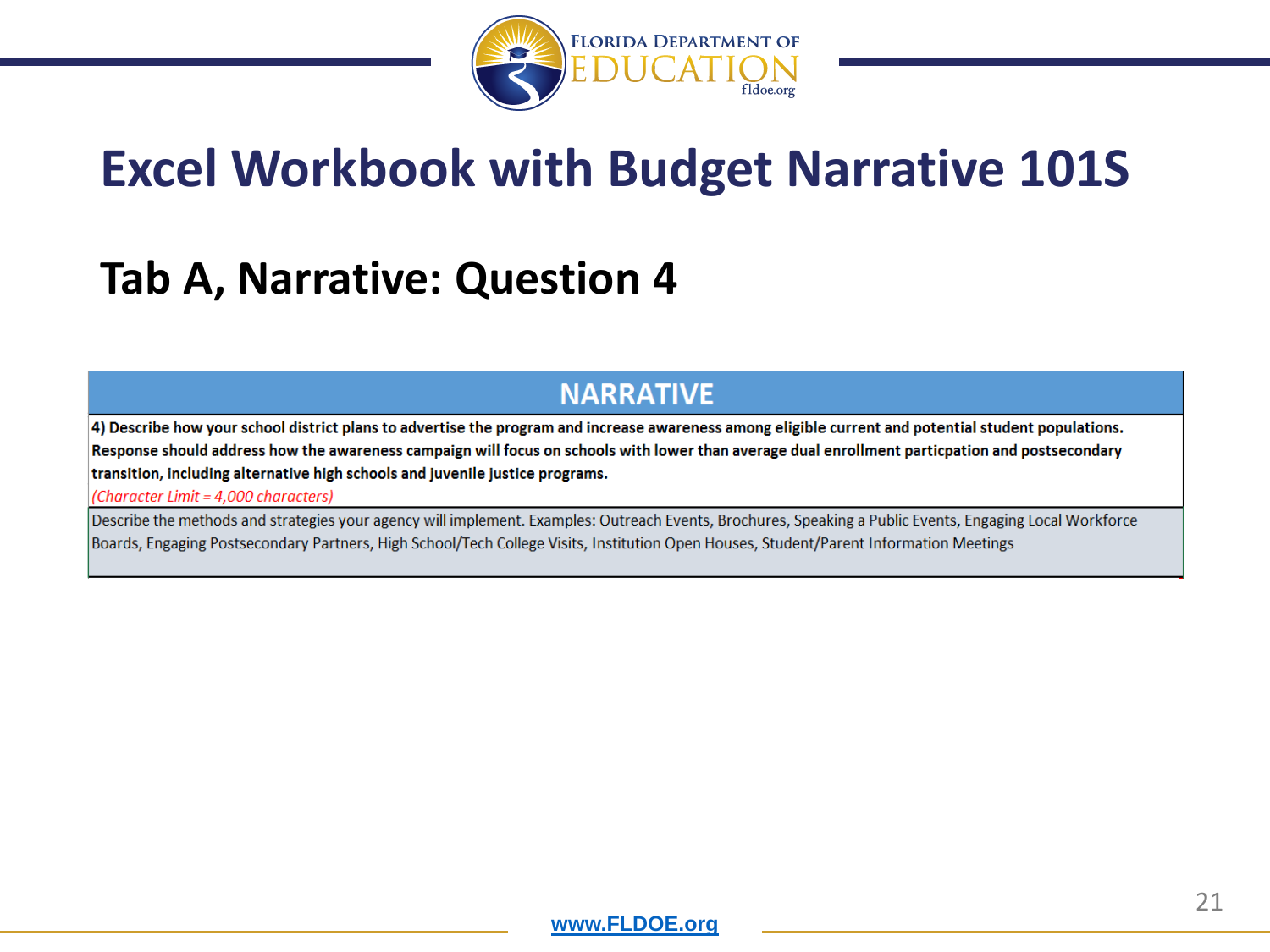

### **Tab A, Narrative: Question 5**

#### **NARRATIVE**

5) Describe how your school district will collect and store information on students enrolled in career dual enrollment pathways to comply with the reporting requirements.

(Character Limit = 4,000 characters)

Describe how you will provide student-level participation and outcome data to the Department on participating students' demographics, education metrics prior to participation, and educational and occupational metrics post-participation, including G.P.A., diplomas earned, postsecondary enrollment, certifications and credentials earned, including certifications and credentials stacked, employment, industry and salary data, as applicable.

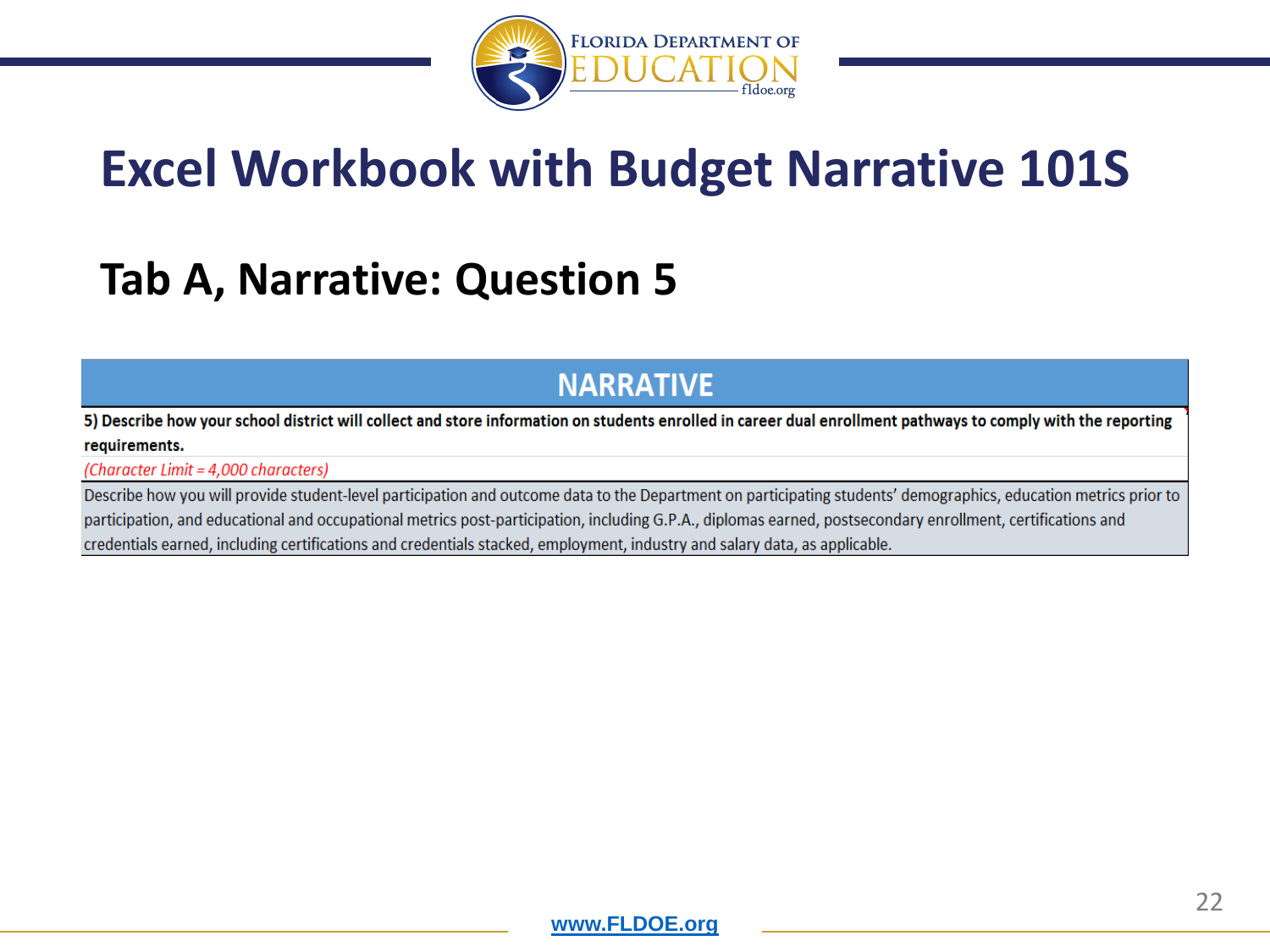

### **Tab A, Narrative: Question 6**

#### **NARRATIVE**

6) Describe how your school district will sustain the expanded career dual enrollment capacity after the initial grant period.

(Character Limit = 4,000 characters)

List district actions to sustain the program past September 30, 2023.

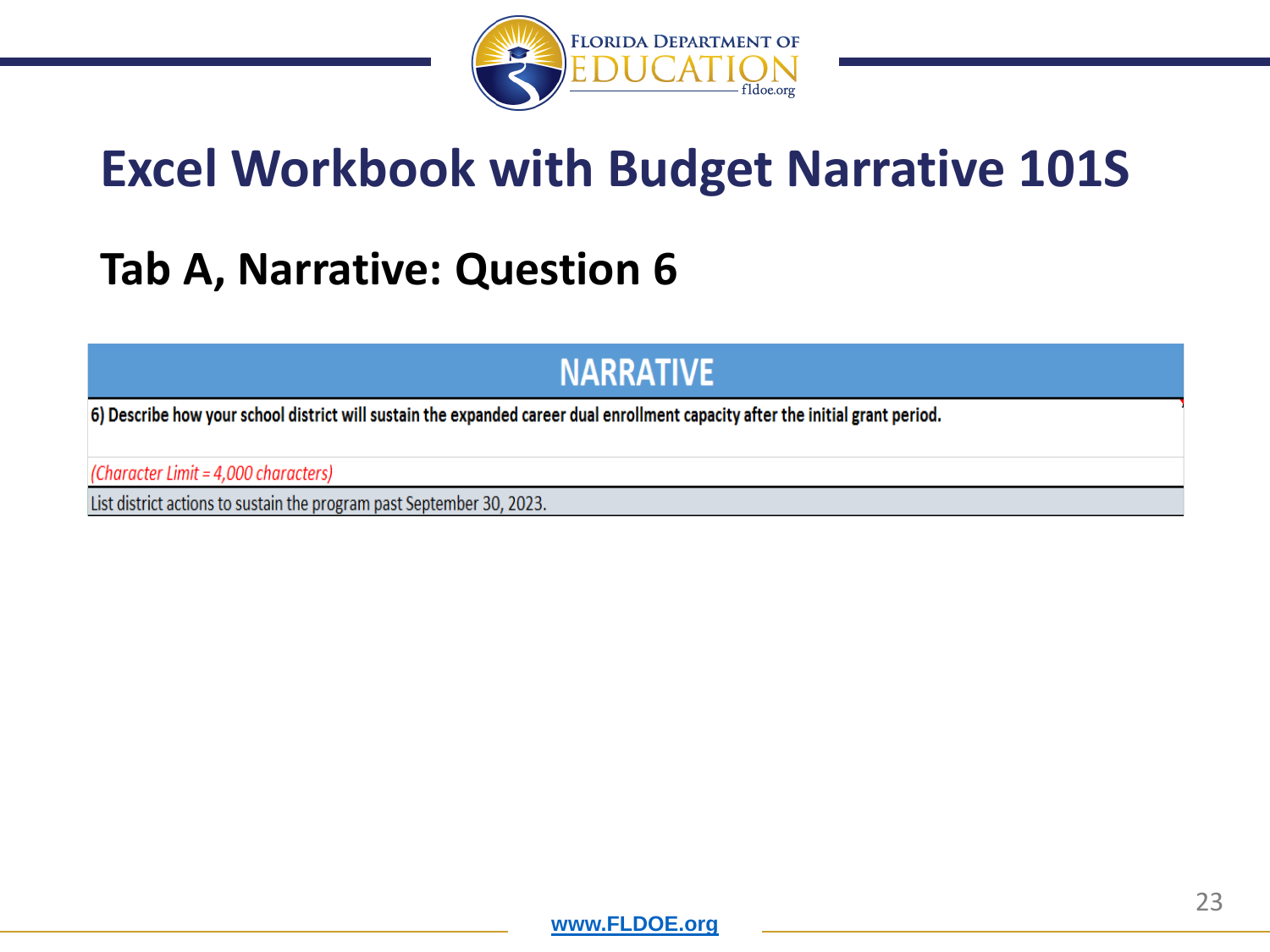

### **Tab A, Narrative: Question 7**

#### **NARRATIVE**

7) Describe how your school district will utilize these funds to incentivize participation from secondary schools through expenditures for one-time operating costs or teacher incentives that are directly related to participation in dual enrollment.

(Character Limit = 4,000 characters)

List one-time operating costs used for teacher incentives.

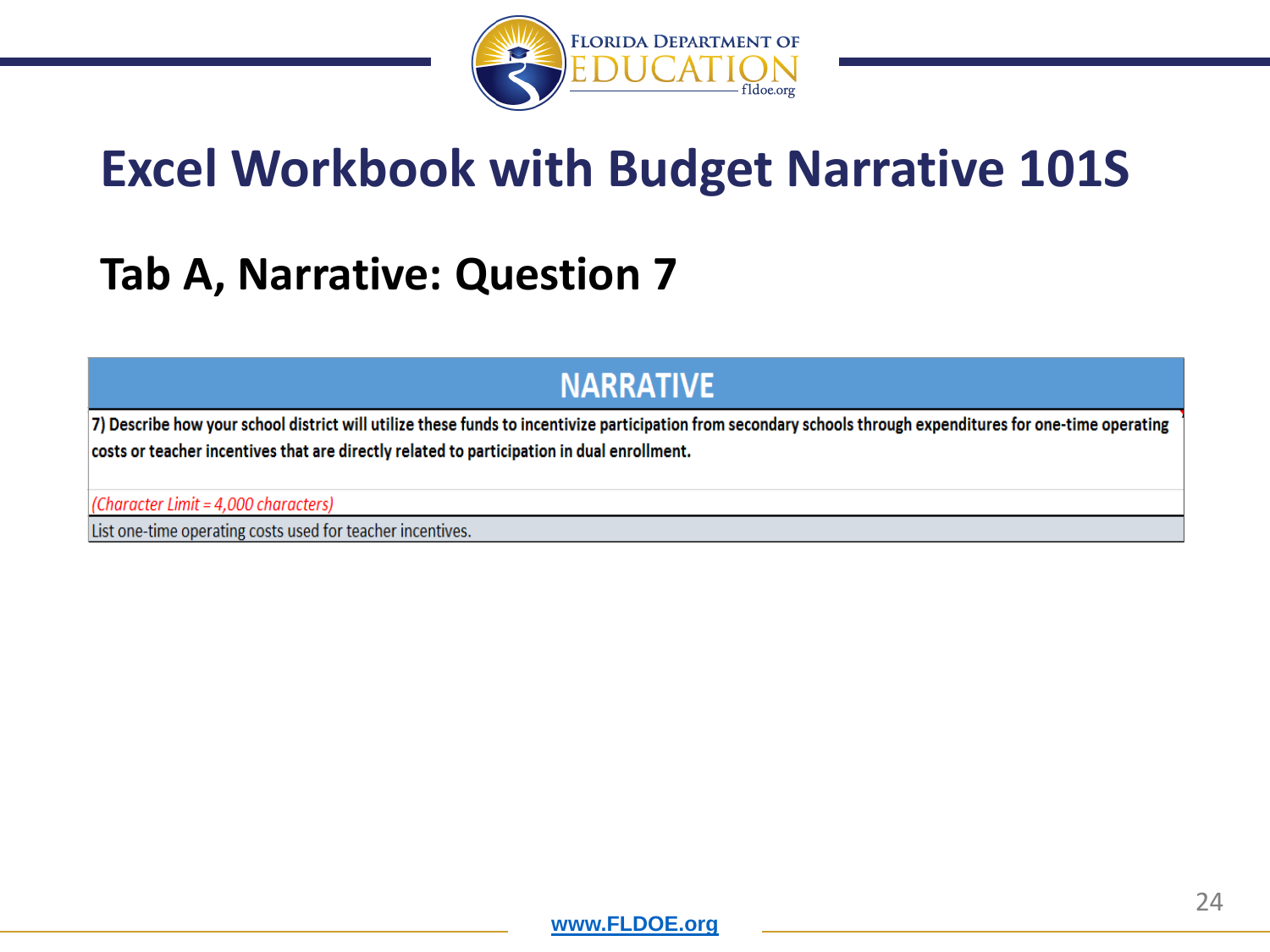

### **Tab B, Enrollment**

| [A] Enter the name of the postsecondary institution offering the career dual enrollment pathway. |                     |                                                                                                                                                     |                          |                    |                               |                          |                   |               |         |           |           |
|--------------------------------------------------------------------------------------------------|---------------------|-----------------------------------------------------------------------------------------------------------------------------------------------------|--------------------------|--------------------|-------------------------------|--------------------------|-------------------|---------------|---------|-----------|-----------|
| [B] Select type of postsecondary partner (FCS, District, SUS, Private) using the dropdown.       |                     |                                                                                                                                                     |                          |                    |                               |                          |                   |               |         |           |           |
| [C] Provide the postsecondary career dual enrollment program in which students would enroll.     |                     |                                                                                                                                                     |                          |                    |                               |                          |                   |               |         |           |           |
|                                                                                                  |                     | [D] If the career dual enrollment program is with an FCS or School District, provide a valid 10-digit CIP number.                                   |                          |                    |                               |                          |                   |               |         |           |           |
| [E] List type of postsecondary credit program.                                                   |                     |                                                                                                                                                     |                          |                    |                               |                          |                   |               |         |           |           |
|                                                                                                  |                     | [F] List the industry certification codes on the 21-22 Master Credential List that students may earn (at least one must be provided).               |                          |                    |                               |                          |                   |               |         |           |           |
|                                                                                                  |                     | [G] List any other credential students may be able to earn (clock hour certificate, college credit, degree).                                        |                          |                    |                               |                          |                   |               |         |           |           |
|                                                                                                  |                     | [H] Select whether this is a new pathway or expansion to an existing pathway.                                                                       |                          |                    |                               |                          |                   |               |         |           |           |
|                                                                                                  |                     | [1] - [L] Provide actual, estimated, and projected unduplicated headcount of students enrolled in coursework in the career dual enrollment pathway. |                          |                    |                               |                          |                   |               |         |           |           |
|                                                                                                  |                     |                                                                                                                                                     |                          |                    |                               |                          |                   |               |         |           |           |
|                                                                                                  |                     |                                                                                                                                                     |                          |                    |                               |                          |                   |               |         |           |           |
|                                                                                                  |                     |                                                                                                                                                     |                          |                    |                               |                          |                   |               |         |           |           |
| [A]                                                                                              | [B]                 | [C]                                                                                                                                                 | [D]                      | [E]                | $[ \mathbb{F} ]$              | [G]                      | [H]               | o             | UI      | [K]       | $[1]$     |
| <b>Postsecondary Educational</b>                                                                 | Postsecondary       | <b>Postsecondary Career Program</b>                                                                                                                 | <b>Program Number</b>    | <b>Credit Type</b> | <b>Industry Certification</b> | <b>Other credentials</b> | Type              | 2020-21       | 2021-22 | 2022-23   | 2023-24   |
| Partner                                                                                          | <b>Partner Type</b> | (Program Title)                                                                                                                                     | (10 Digit CIP, if FCS or | (clock hour        | Codes on 21-22 Master         | students can earn in     | <i>(Expansion</i> | <b>Actual</b> | Est.    | Projected | Projected |
|                                                                                                  |                     |                                                                                                                                                     | District)                | or credit)         | <b>Credentials List</b>       | the pathway              | or New)           |               |         |           |           |
|                                                                                                  |                     |                                                                                                                                                     |                          |                    |                               |                          |                   |               |         |           |           |
| <b>Ridge Technical Center</b>                                                                    | <b>District</b>     | Heating, Ventilation, Air-                                                                                                                          | 615050110                | Clock Hr           | HVACE005                      |                          | Exp               | 10            | 10      | 20        | 20        |
|                                                                                                  |                     | Conditioning/Refrigeration                                                                                                                          |                          |                    |                               |                          |                   |               |         |           |           |
|                                                                                                  |                     | (HVAC/R)                                                                                                                                            |                          |                    |                               |                          |                   |               |         |           |           |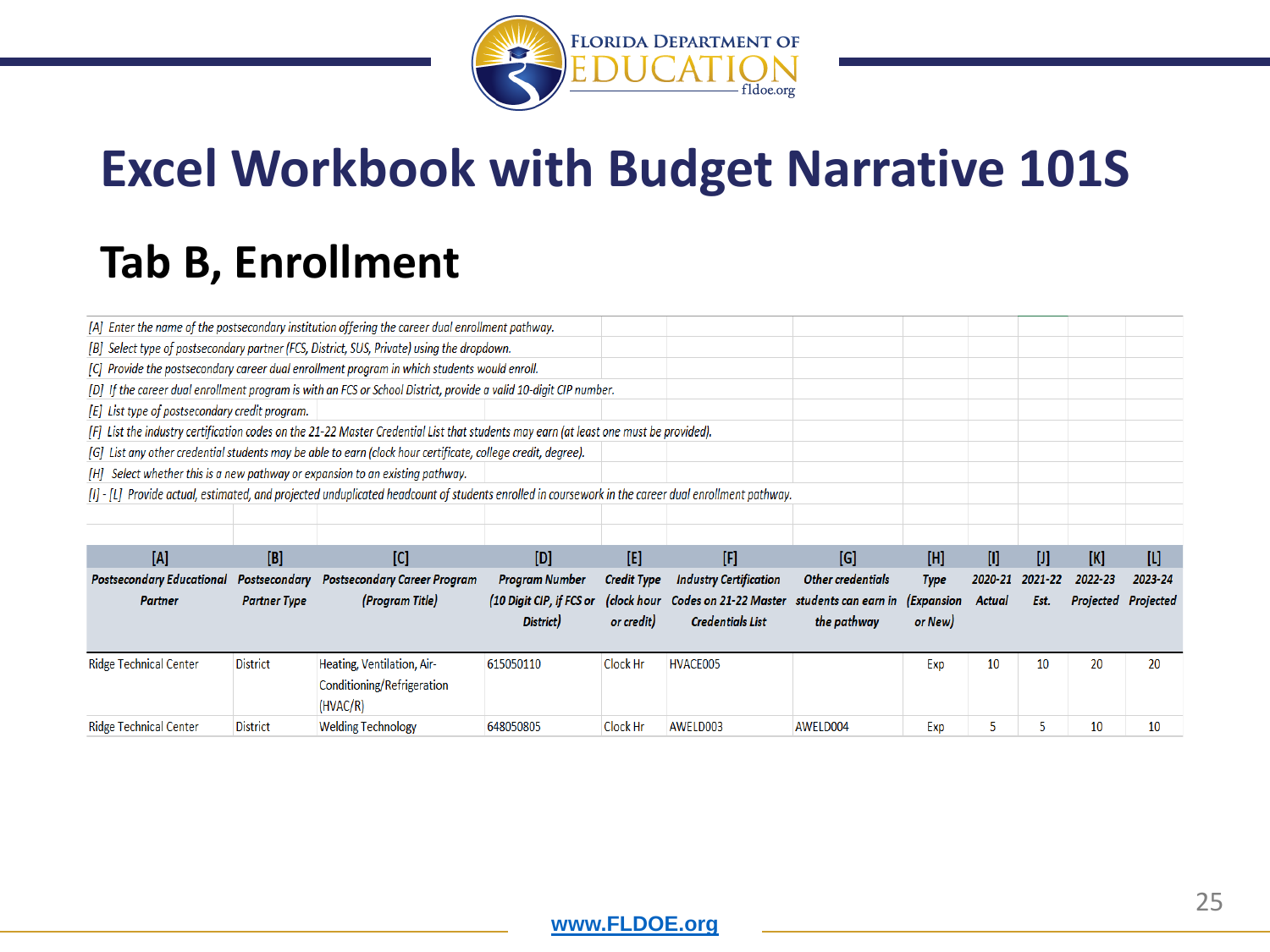

### **Tab C, DOE 101S Form**

| <b>DOE-101S Budget Narrative Form</b>                                                                                                       |               |                                                                                                                                                                                                                                                                                                                                                                                                                                                                                 |                               |               |  |  |  |  |  |
|---------------------------------------------------------------------------------------------------------------------------------------------|---------------|---------------------------------------------------------------------------------------------------------------------------------------------------------------------------------------------------------------------------------------------------------------------------------------------------------------------------------------------------------------------------------------------------------------------------------------------------------------------------------|-------------------------------|---------------|--|--|--|--|--|
| Purpose: To present a budget that reflects the objectives, deliverables, and proposed costs of the program as noted within the application. |               |                                                                                                                                                                                                                                                                                                                                                                                                                                                                                 |                               |               |  |  |  |  |  |
| 1                                                                                                                                           | 2             | з                                                                                                                                                                                                                                                                                                                                                                                                                                                                               | 4                             | 5             |  |  |  |  |  |
| <b>FUNCTION</b>                                                                                                                             | <b>OBJECT</b> | <b>ACCOUNT TITLE AND NARRATIVE</b>                                                                                                                                                                                                                                                                                                                                                                                                                                              | <b>FTE</b><br><b>POSITION</b> | <b>AMOUNT</b> |  |  |  |  |  |
| #####                                                                                                                                       | #####         | Salaries: Full-Time Career Dual Enrollment Expansion manager:<br>The position is responsbile for development of the career dual plan-<br>and execution.<br>- Program Number or CIP#: List all program numbers or CIP<br>#s from Tab B that this manager is responsible for.                                                                                                                                                                                                     | 1.0                           |               |  |  |  |  |  |
| #####                                                                                                                                       | #####         | <b>Retirement:</b>                                                                                                                                                                                                                                                                                                                                                                                                                                                              |                               | \$4,425       |  |  |  |  |  |
| ####                                                                                                                                        | #####         | FICA:                                                                                                                                                                                                                                                                                                                                                                                                                                                                           |                               | \$1,586       |  |  |  |  |  |
| ####                                                                                                                                        | #####         | Vorker's Comp:                                                                                                                                                                                                                                                                                                                                                                                                                                                                  |                               | \$1,054       |  |  |  |  |  |
| ####                                                                                                                                        | ####          | Salaries: Instructor for career dual enrollment courses.<br>- Program Number or CIP#: List all program numbers or CIP<br>#s from Tab B that this instructor will teach.                                                                                                                                                                                                                                                                                                         | 1.0                           |               |  |  |  |  |  |
| ####                                                                                                                                        | ####          | <b>Retirement:</b>                                                                                                                                                                                                                                                                                                                                                                                                                                                              |                               | \$7,989       |  |  |  |  |  |
| ####                                                                                                                                        | ####          | FICA:                                                                                                                                                                                                                                                                                                                                                                                                                                                                           |                               | \$5,315       |  |  |  |  |  |
| ####                                                                                                                                        | ####          | Vorker's Comp:                                                                                                                                                                                                                                                                                                                                                                                                                                                                  |                               | \$2,272       |  |  |  |  |  |
| ####                                                                                                                                        | ####          | Materials and Supplies: Consumables for Career Dual<br>Enrollment programs to include paper, binders, pens, pencils,<br>instructional and recruiting materials. No item costs \$1,000 or more.<br>• Program Number or CIP#: List all program numbers or CIP<br>#s from Tab B that the materials are used for.                                                                                                                                                                   |                               | \$28,186      |  |  |  |  |  |
| ####                                                                                                                                        | ####          | Travel- In-County: To provide and/or reimburse in-county travel<br>expenses for Career Dual Enrollment Expansion teachers and project<br>related staff attending local activities, professional conferences,<br>school site program area reviews, industry/internship visitations. All-<br>travel will follow local travel procedures. See attached travel policy,<br>• Program Number or CIP ≡: List all program numbers or CIP<br>#s from Tab B that travel is associated to. |                               | \$652         |  |  |  |  |  |
| ####                                                                                                                                        | ####          | Student Travel: In-county transportation for students to<br>participate in curriculum based learning activities for approved<br>fundable programs.<br>• Program Number or CIP#: List all program numbers or CIP<br>#s from Tab B that travel is associated to.                                                                                                                                                                                                                  |                               | \$300         |  |  |  |  |  |
| ####                                                                                                                                        | ####          | Computer Hardware: Purchase of XXX desktop computers to<br>be used by Career Dual Enrollment students for instructional.<br>purposes in the Health Science CTE program. Includes monitors, I<br>CPU's peripheral devices memory, and XXX laptop computers to be-<br>assigned to student for virtual instruction.<br>- Program Number or CIP≢: List all program numbers or CIP.<br>#s from Tab B that the Computers are used for.                                                |                               | \$176,000     |  |  |  |  |  |
| ####                                                                                                                                        | ####          | <b>Indirect Cost"</b>                                                                                                                                                                                                                                                                                                                                                                                                                                                           |                               | \$3,050       |  |  |  |  |  |
|                                                                                                                                             |               |                                                                                                                                                                                                                                                                                                                                                                                                                                                                                 | TOTAL                         | essa osa      |  |  |  |  |  |

26

#### **[www.FLDOE.org](http://www.fldoe.org/)**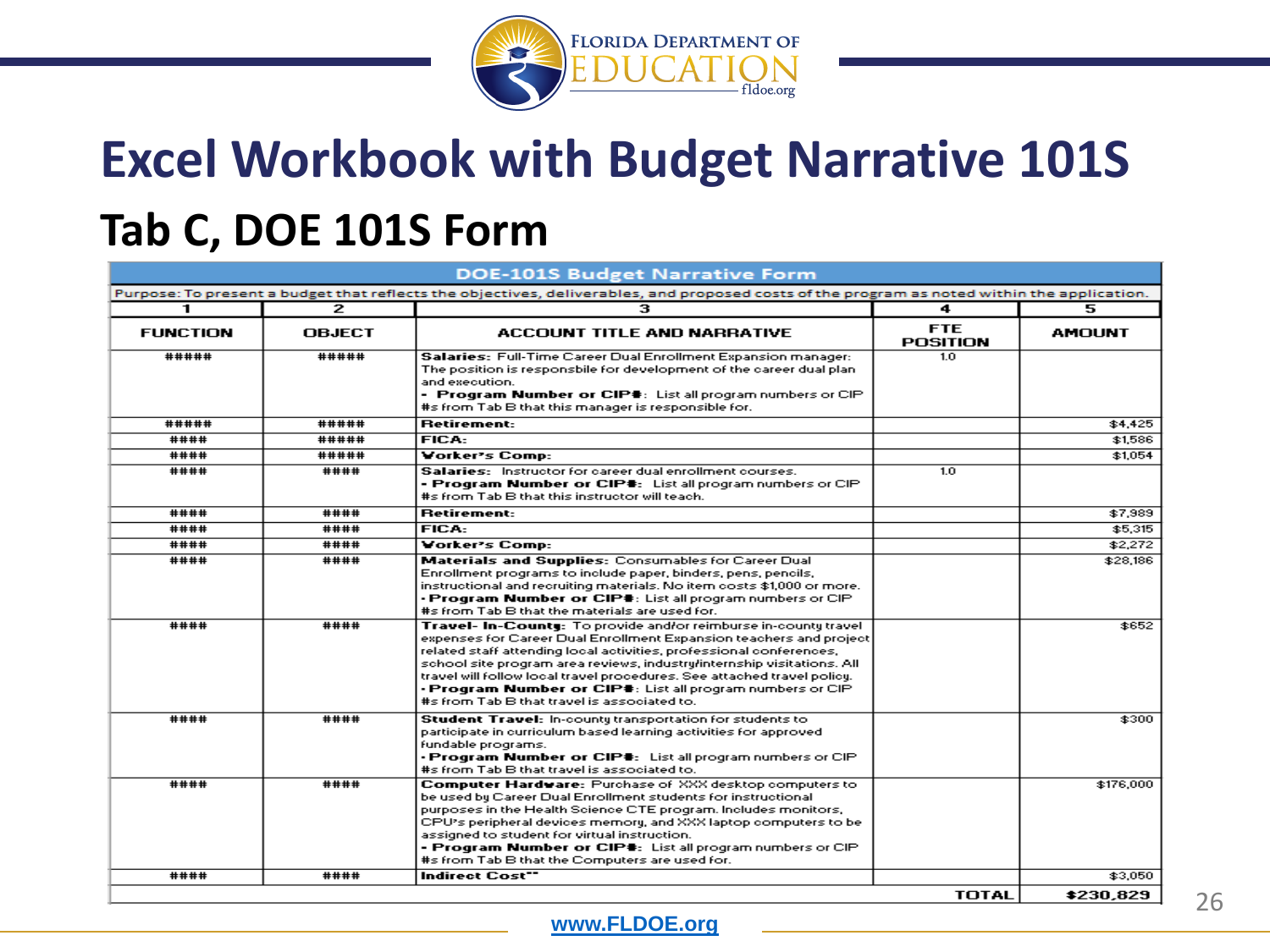

# **Excel Workbook with Budget Narrative 101S Tab C, DOE 101S Form**

- Total for each line item should be listed in Column (5).
- Verify all calculations.
- Total at bottom of DOE 101S should add all budgeted line items.
- Total must equal or be less than allocation amount listed on Agency Award Letter.
- Reminder: no cents allowed.
- Any position funded requires submission of the position description.
- Function and object codes from the Red Book.
- All indirect costs must be listed.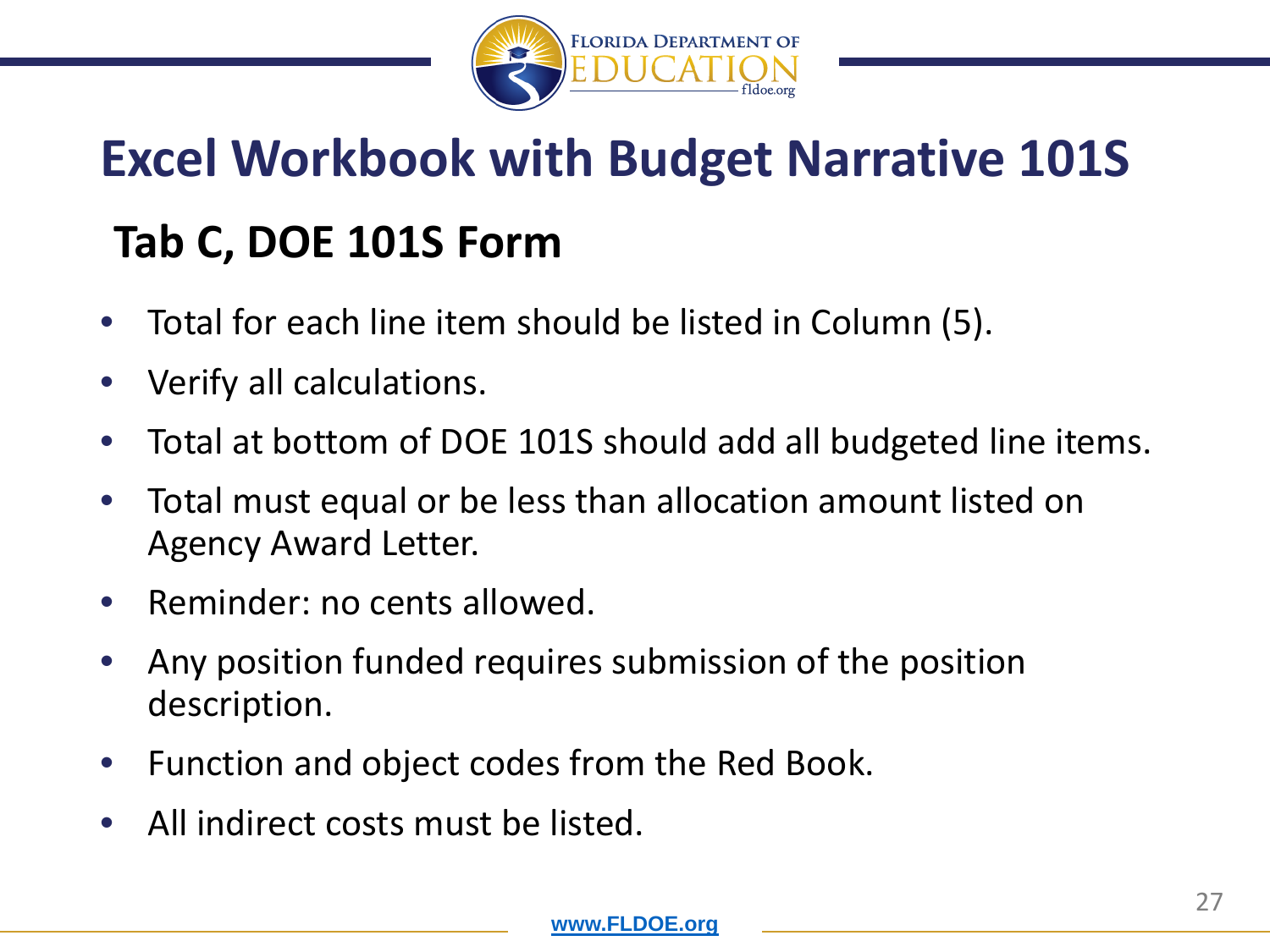

### **Tab D, GEPA**

- Federal requirement that applies to applicants for new grant awards under the US Department of Education.
- Provide a description of the steps the applicant proposes to take to ensure equitable access to and participation in, its federallyassisted program for students, teachers, and other program beneficiaries with special needs.

#### **ADDITIONAL NARRATIVE**

General Education Provisions Act (GEPA): Applicants must provide a concise description of the process to ensure equitable access to, and participation of students, teachers, and other program beneficiaries with special needs. For details, refer to:

http://www2.ed.gov/fund/grant/apply/appforms/gepa427.pdf

(Character Limit = 4.000 characters)

**ADD TEXT HERE**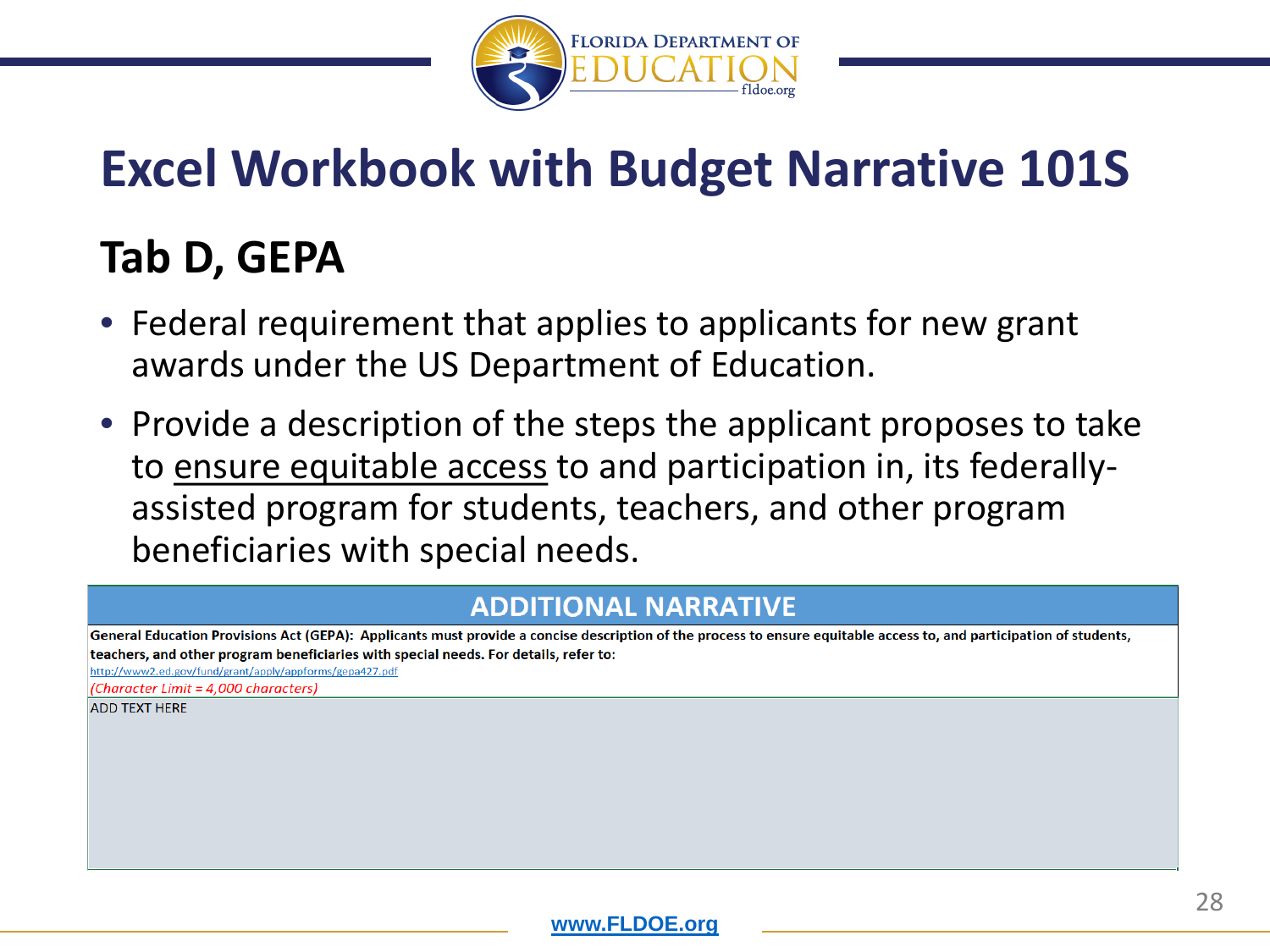

### **Electronic Signatures**

- All required forms must have signatures by an authorized entity. The Department will accept electronic signatures from the agency head in accordance with s. 668.50(2)(h), F.S.
	- An "electronic signature" means an electronic sound, symbol, or process attached to or logically associated with a record and executed or adopted by the person with the intent to sign the record.
	- The Department will accept as an electronic signature a scanned or PDF copy of a hardcopy signature.
	- The Department will also accept a typed signature if the document is uploaded by the individual signing the document.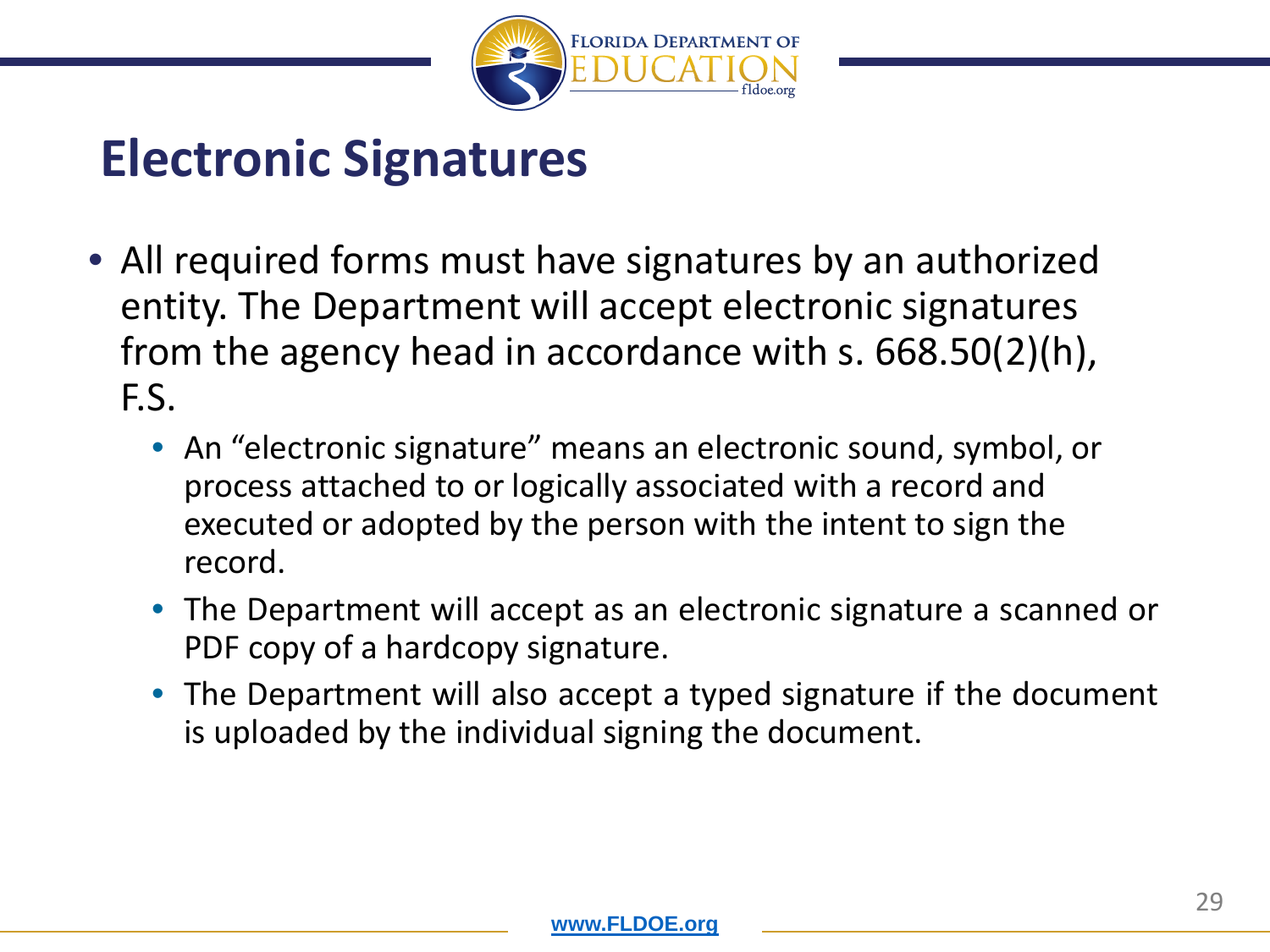

## **Frequently Asked Questions (FAQ)**

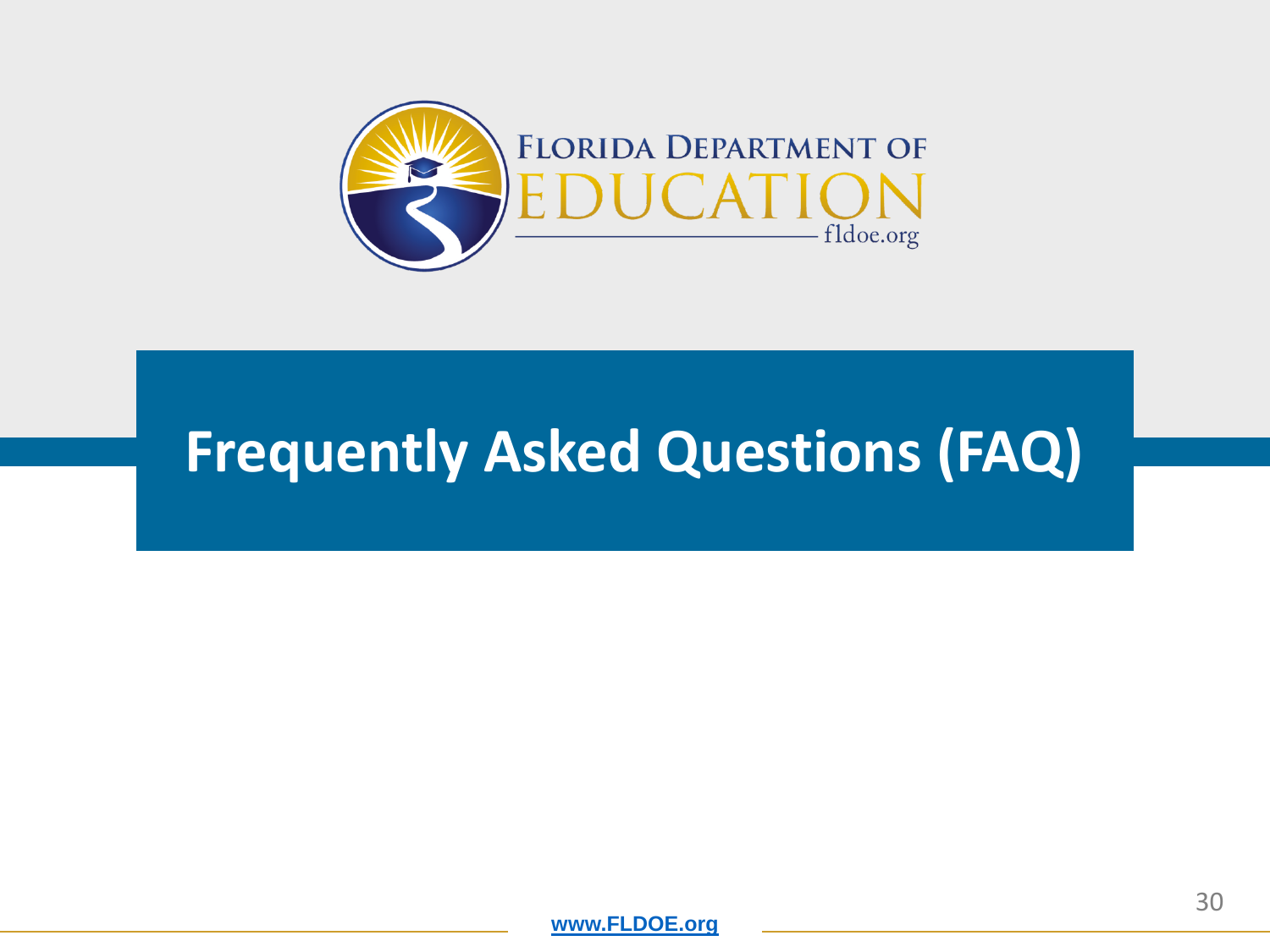

## **FAQ**

- Does the career dual enrollment grant ONLY apply to career dual enrollment in information technology-related disciplines?
	- No; however, emphasis should be placed on underserved and economically disadvantaged students and communities, with a particular focus on creating more training opportunities in STEMrelated disciplines.
- Does the grant permit a school district to work with a postsecondary institution outside of their district?
	- Yes; the grant does permit a school district to partner with a postsecondary institution outside of the district to expand career dual enrollment opportunities.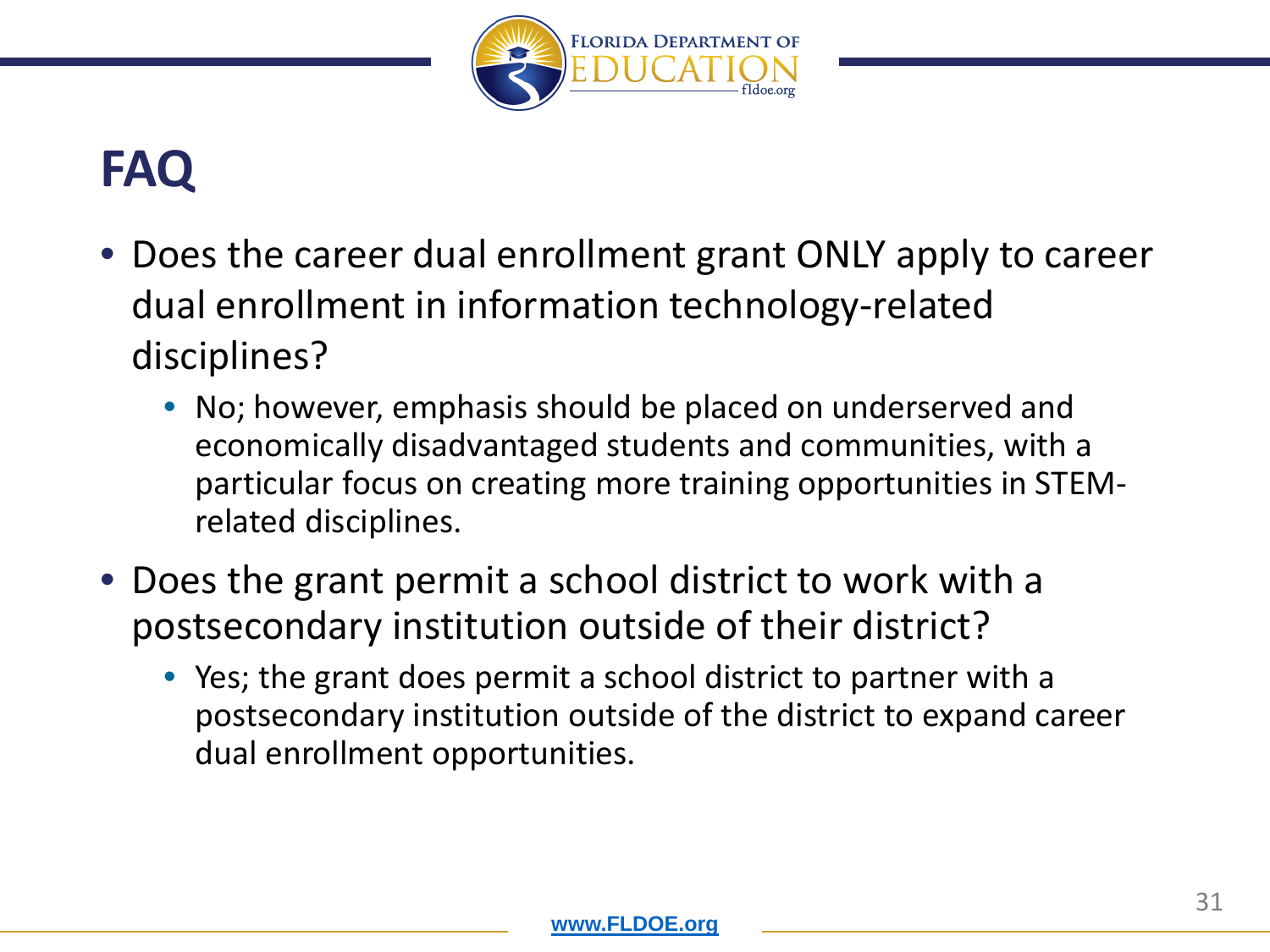

## **FAQ**

- Can you provide examples of allowable expenses?
	- Allowable expenses could include, but are not limited to:
		- Costs of transportation
		- Instructional personnel
		- Tuition and fees
		- Books and materials, supplies, uniforms
		- Industry certification examination costs, including administrative costs
		- Wages or costs for work-based learning or internships/preapprenticeships
		- Career planning and job referral services
		- Equipment needed for program expansion
		- Permissible infrastructure renovation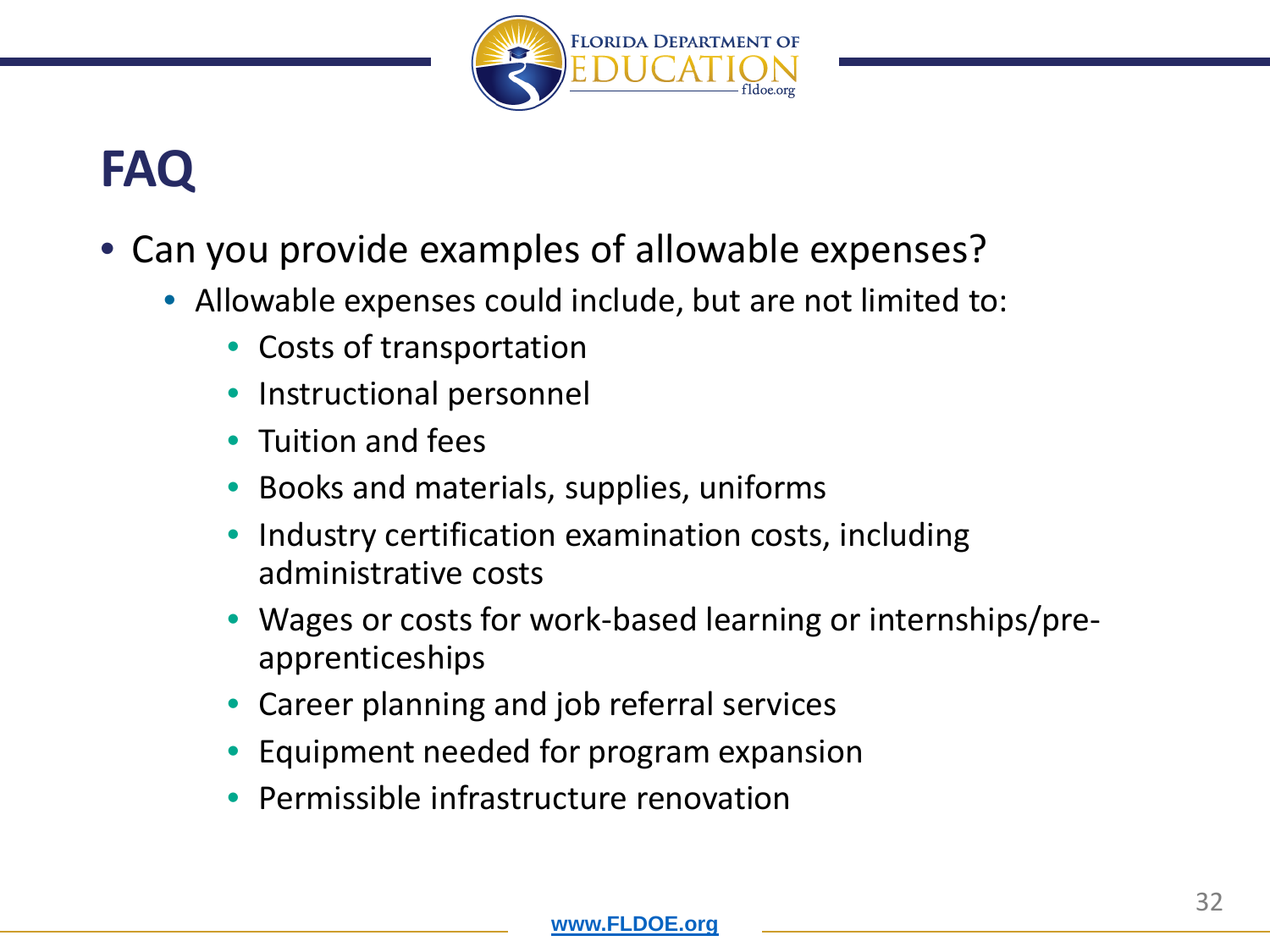

## **FAQ**

- Can you please confirm that these funds would be provided via pro-rated share to charter high schools who provide CTE?
	- Due to the nature of this grant and requirement that expenditures be limited to the expansion of career dual enrollment pathways, a pro-rated share at the school or charter school level may not be possible.
	- It is recommended that agencies work with all schools serving the eligible student population in their district to determine expansion plans for career dual enrollment programs and then allocate resources accordingly.
	- Charter schools with eligible student populations and the intent to expand career dual enrollment opportunities must be included in the local planning and development of priorities for career dual enrollment expansion. It is critical that you document how you incorporate charter schools to make dual enrollment expansion available to charter students.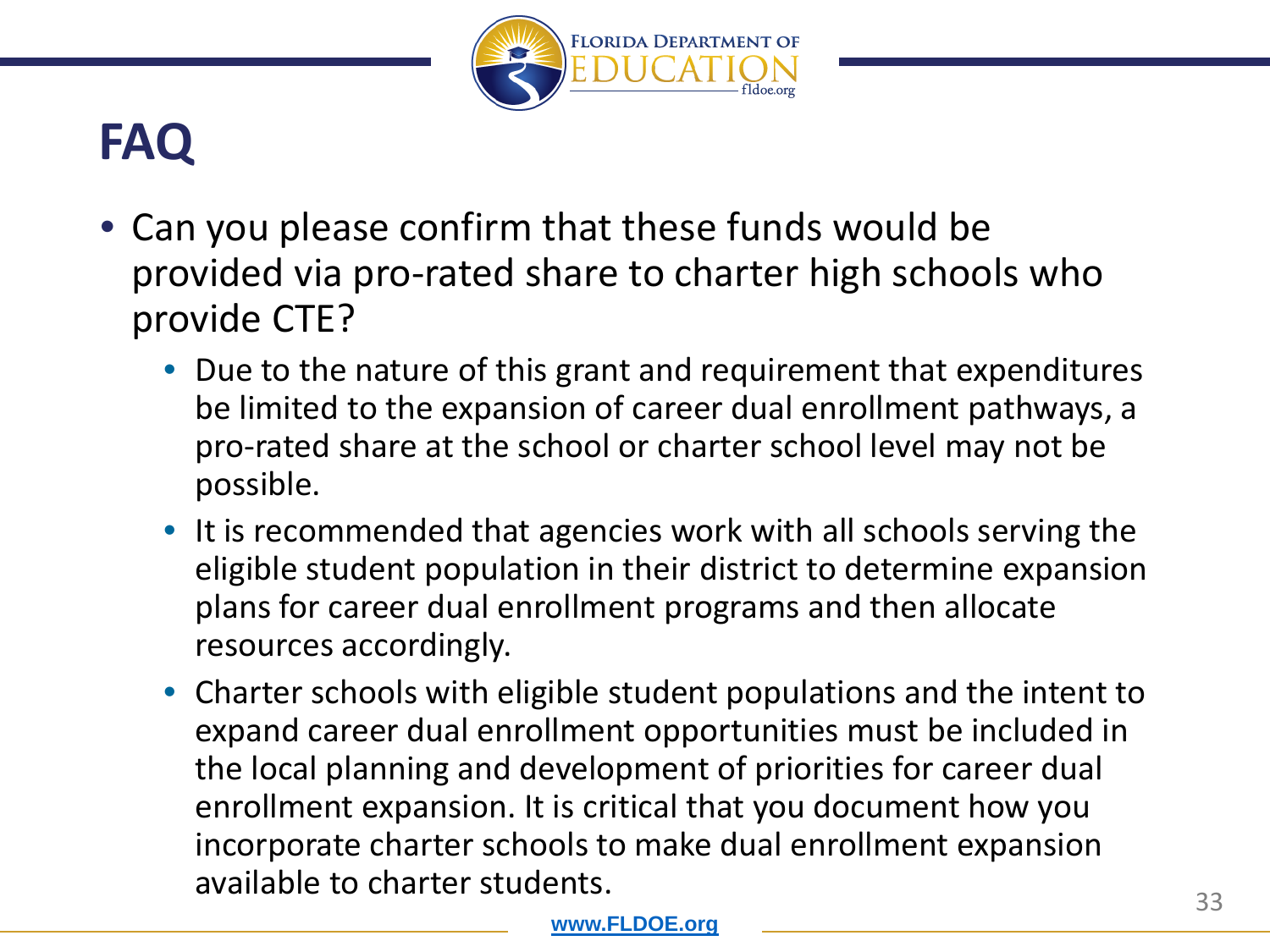

### **Resources**

**[www.FLDOE.org](http://www.fldoe.org/)**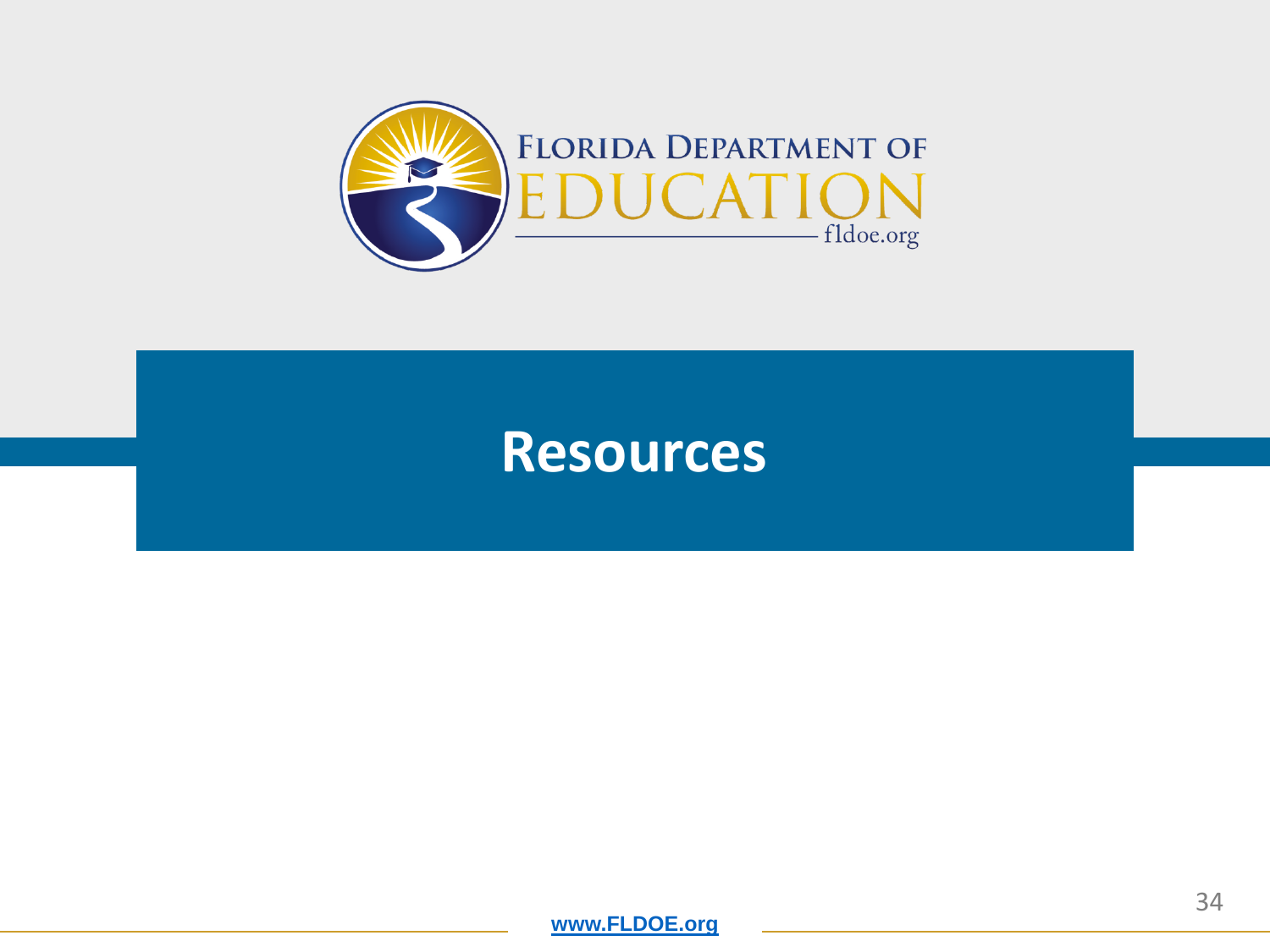

### **Resources**

- Grant Landing Page
	- [https://www.fldoe.org/academics/career-adult-edu/funding](https://www.fldoe.org/academics/career-adult-edu/funding-opportunities/)opportunities/
- Career Dual Enrollment Course High School Subject Area Equivalency List
	- [https://www.fldoe.org/core/fileparse.php/5421/urlt/CareerTechList](https://www.fldoe.org/core/fileparse.php/5421/urlt/CareerTechList.pdf) .pdf
- Additional Career Dual Enrollment Information
	- <https://www.fldoe.org/policy/articulation/>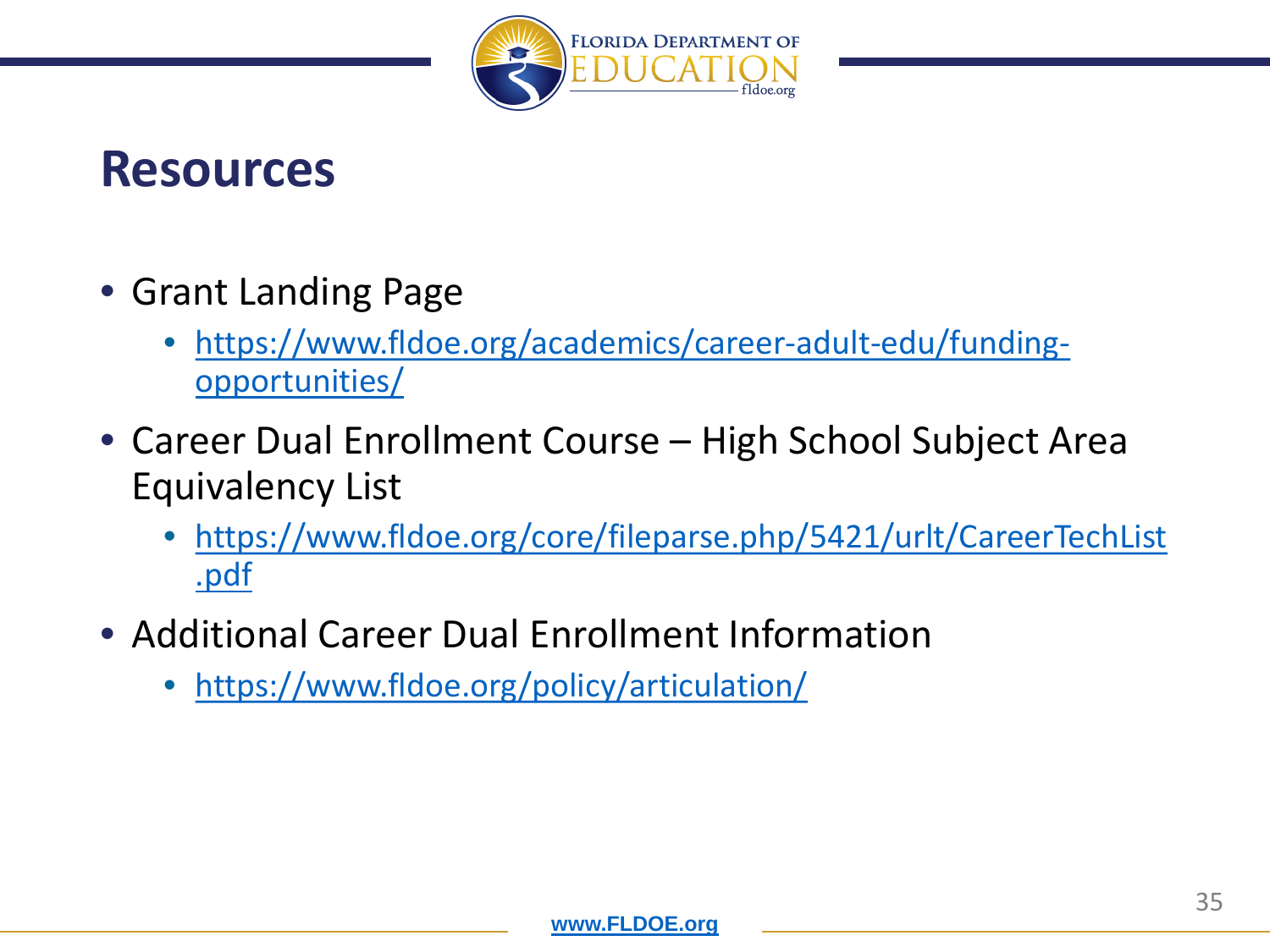

## **Questions?**

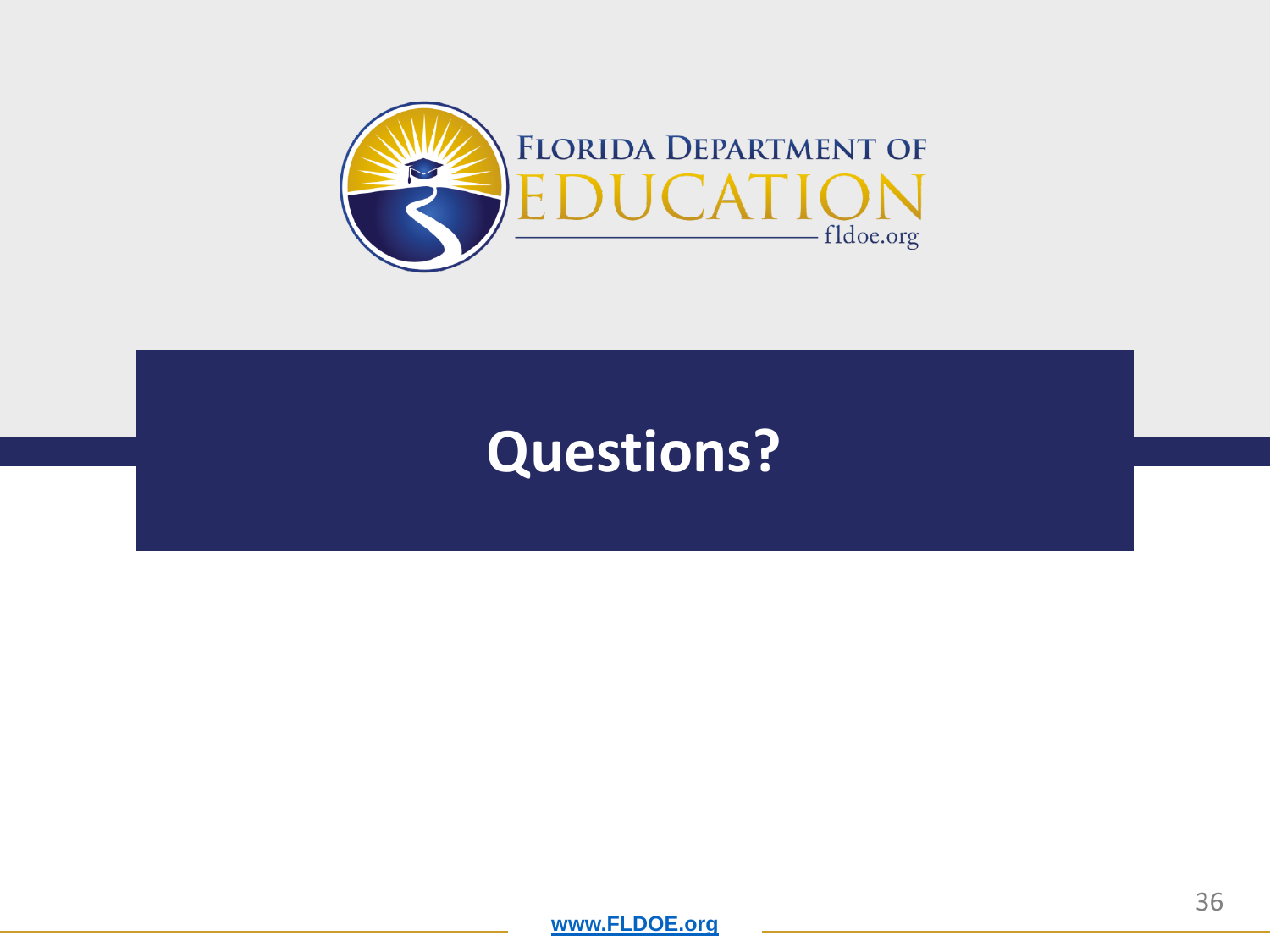

### **FDOE Contacts**

Project Management

### **Elizabeth Moya**

Assistant Vice Chancellor, Articulation and Career Education Policy

[Elizabeth.Moya@fldoe.org](mailto:Elizabeth.Moya@fldoe.org)

### Grants Management

**Lynn Talley**

[Lynn.Talley@fldoe.org](mailto:Lynn.Talley@fldoe.org)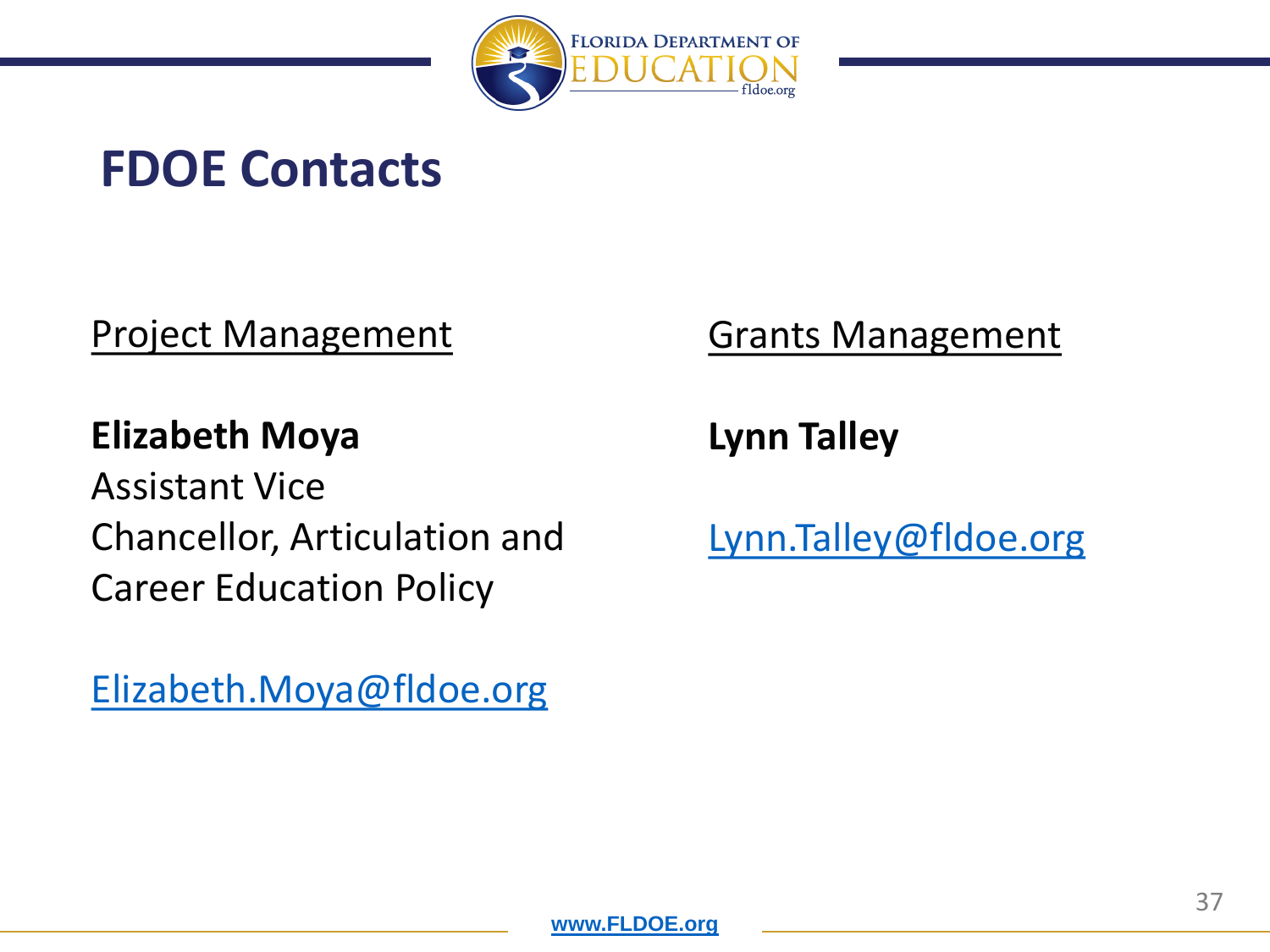

## **Career Dual Enrollment Best Practices Webinar**

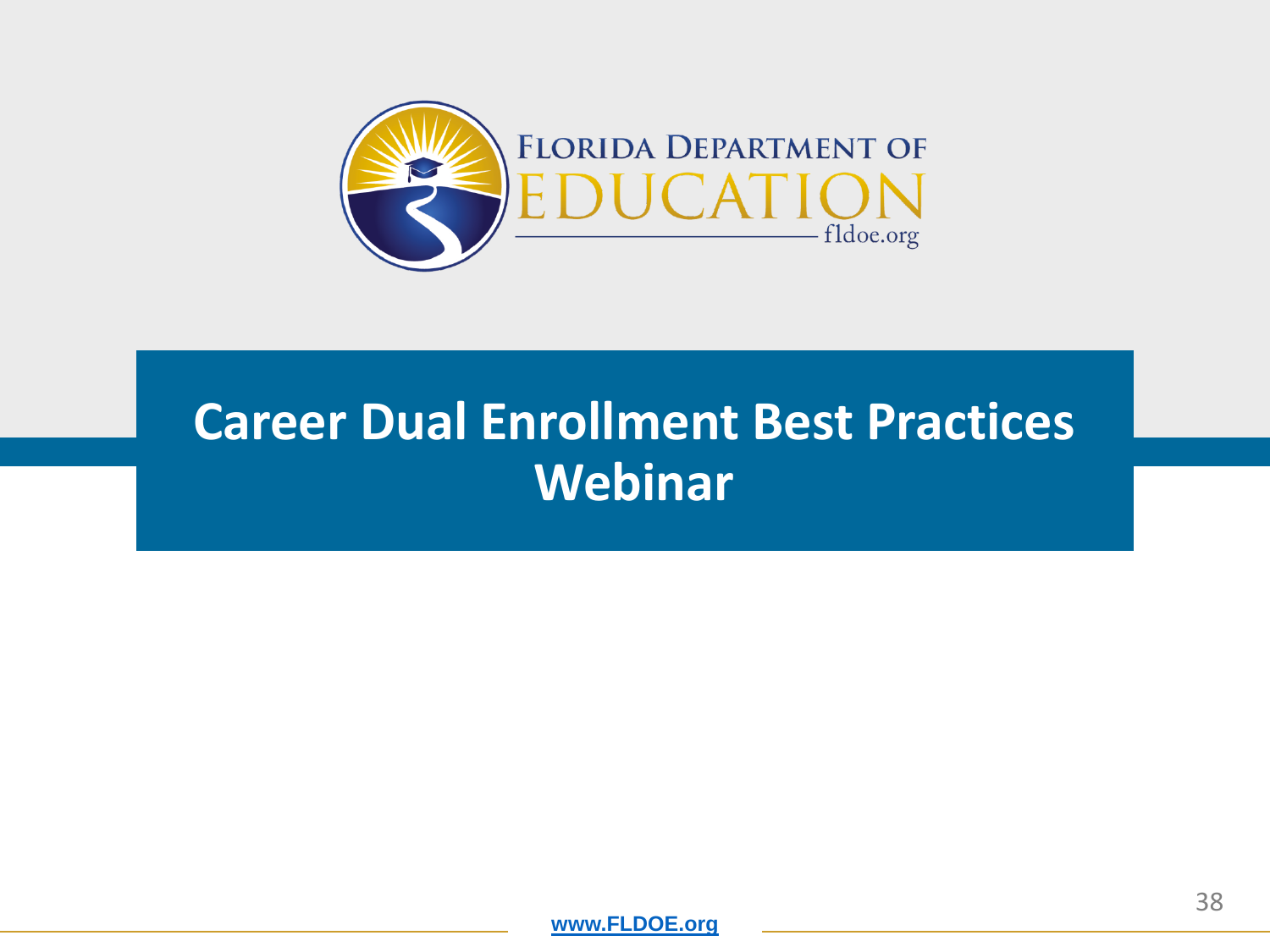

## **Career Dual Enrollment Best Practices Webinar**

- Purpose: Learn more about best practices related to career dual enrollment from a panel of state practitioners and administrators who will discuss exemplary practices for starting and/or expanding career dual enrollment programs in Florida.
- When: February 1, 2022, 1:00-3:00pm
- Registration Link:
	- <https://attendee.gotowebinar.com/register/7531615488333220364>